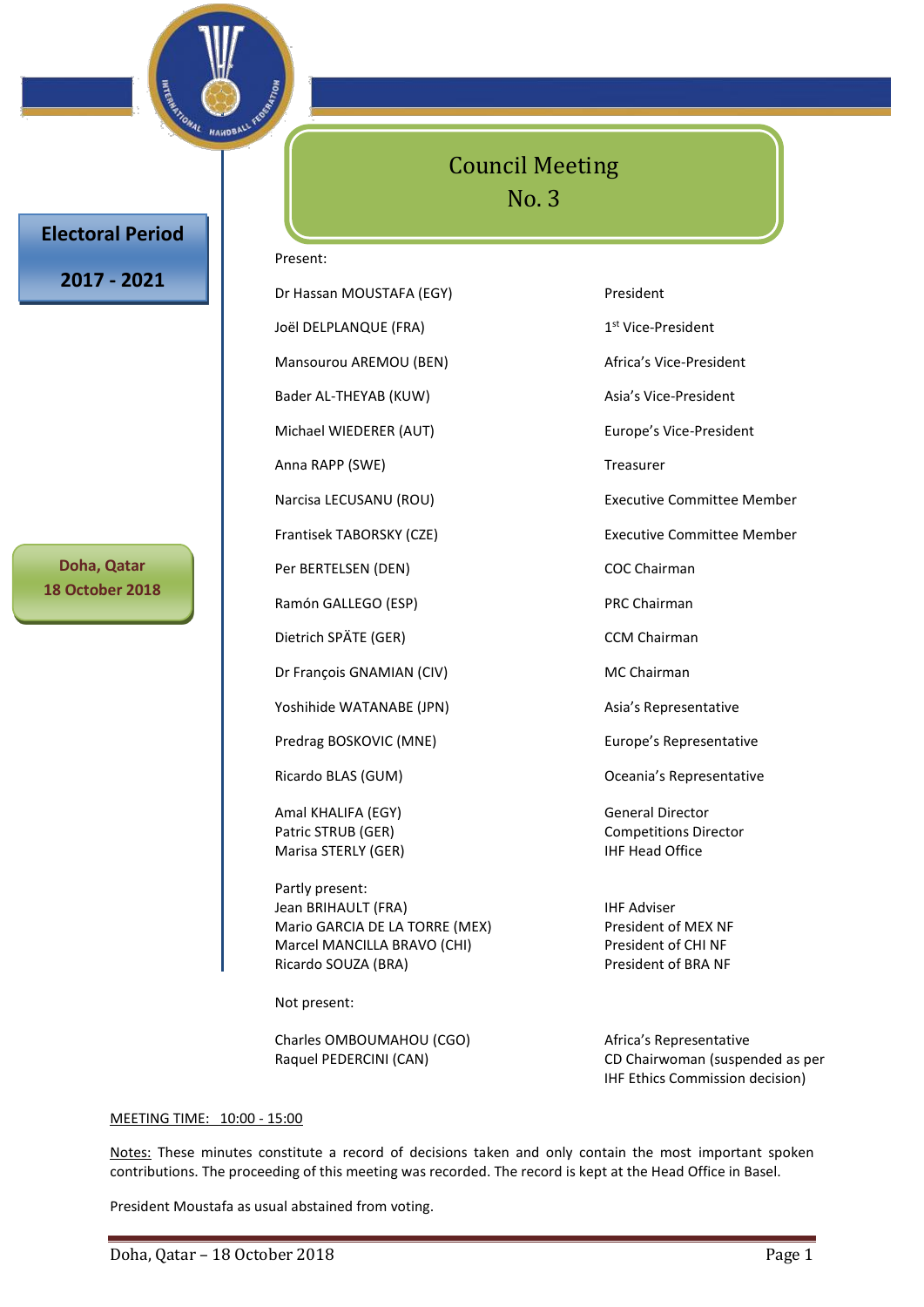# **1. Minutes**

- 1.1. Council Meeting No. 2, 14 January 2018 in Zagreb, CRO
- 1.2. Executive Committee Meeting No. 2, 6 April 2018 in Basel, SUI
- 1.3. Executive Committee Meeting No. 3, 12 July 2018 in Debrecen, HUN

# **2. President's activities**

# **3. Competitions**

- 3.1. 2018 Women's Junior (U20) World Championship in HUN
	- 3.1.1. Report
	- 3.1.2. Withdrawal of CIV
- 3.2. 2018 Women's Youth (U18) World Championship in POL
- 3.3. 2018 Men's and Women's Beach Handball World Championships in RUS
- 3.4. 2021 Men's World Championship in EGY
- 3.5. 2024 Olympic Games in Paris
- 3.6. Wild card attribution for World Championships
- 3.7. 2019 Men's Junior (U21) WCh in ESP

# **4. IHF World Championships**

- 4.1. Increase of number of teams at Junior & Youth WChs from 24 to 32 teams
- 4.2. Men's World Championship with 32 teams
- 4.3. Qualification events in North America and the Caribbean and South and Central America

# **5. IHF bodies**

- 5.1. Appointment of Medical Commission (MC) members
- 5.2. Appointment of Commission for Development (CD) members
- 5.3. IHF Ethics Commission
	- 5.3.1. Behaviour of CD Chairwoman Decision
- 5.4. Decision of CAS case PATHF v. IHF

# **6. Finances and marketing**

- 6.1. New IHF TV Partner for Men's & Women's WChs 2019-2025
	- 6.1.1. Awarding procedures
	- 6.1.2. Meeting IHF-Lagardère in Basel on 3 September 2018 Minutes
- 6.2. Debts of National Federations
	- 6.2.1. CAN
	- 6.2.2. MRI
- 6.3. Auditors' report 2017

# **7. Miscellaneous**

- 7.1. IHF New Markets' Project in USA Update
- 7.2. Development of handball in North America and the Caribbean and South and Central America
- 7.3. Collaboration IHF-Wady Elneel
- 7.4. Wheelchair handball
- 7.5. Council decisions made by electronic communication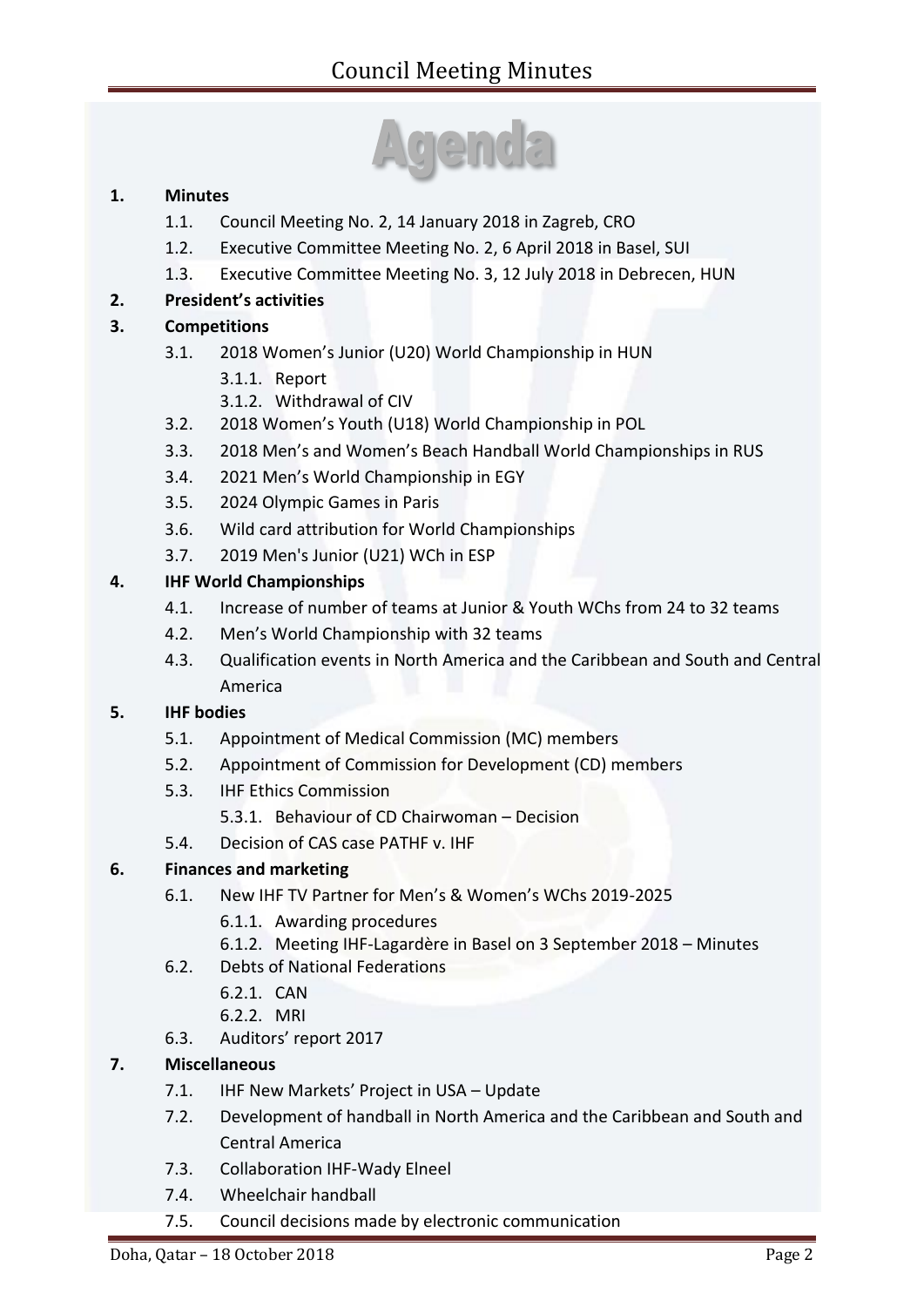At 10:00 President Moustafa opened the meeting, welcoming the Council members to the meeting in Doha which was held on the fringes of the 2018 IHF Super Globe.

President Moustafa welcomed the President of Qatar Handball Association, Mr Ahmed Mohammed Al-Shaabi, who addressed some words to the Council members, stating that it is a great pleasure to welcome the Council members to Qatar, and wishing them a successful and constructive meeting.

President Moustafa also welcomed Mr Jean Brihault, IHF Adviser for the New Markets' Project in USA, Mr Mario Garcia de la Torre, President of Mexican Handball Federation, Mr Marcel Mancilla Bravo, President of Chilean Handball Federation, and Mr Ricardo Souza, President of Brazilian Handball Federation.

President Moustafa asked the Council members to rise for a minute's silence to honour the memory of Mr Patrick Baumann, Secretary General of International Basketball Federation (FIBA) and Member of the International Olympic Committee, who passed away on 14 October 2018 during the 2018 Youth Olympic Games in Buenos Aires.

# 1. Minutes

# **1.1. Council Meeting No. 2, 14 January 2018 in Zagreb, CRO**

President Moustafa presented the minutes of the 2<sup>nd</sup> Council Meeting, which was held in Zagreb, CRO, on 14 January 2018.

# Decision:

The Council unanimously approved the minutes of Council Meeting No. 2 held in Zagreb on 14 January 2018.

# **1.2. Executive Committee Meeting No. 2, 6 April 2018 in Basel, SUI**

President Moustafa presented the minutes of the 2<sup>nd</sup> Executive Committee Meeting, which took place in Basel, SUI, on 6 April 2018.

Decision:

The Council unanimously approved the minutes of Executive Committee Meeting No. 2 held in Basel on 6 April 2018.

# **1.3. Executive Committee Meeting No. 3, 12 July 2018 in Debrecen, HUN**

President Moustafa presented the minutes of the 3<sup>rd</sup> Executive Committee Meeting, which took place in Debrecen, HUN, on 12 July 2018.

Decision:

The Council unanimously approved the minutes of Executive Committee Meeting No. 3 held in Debrecen on 12 July 2018.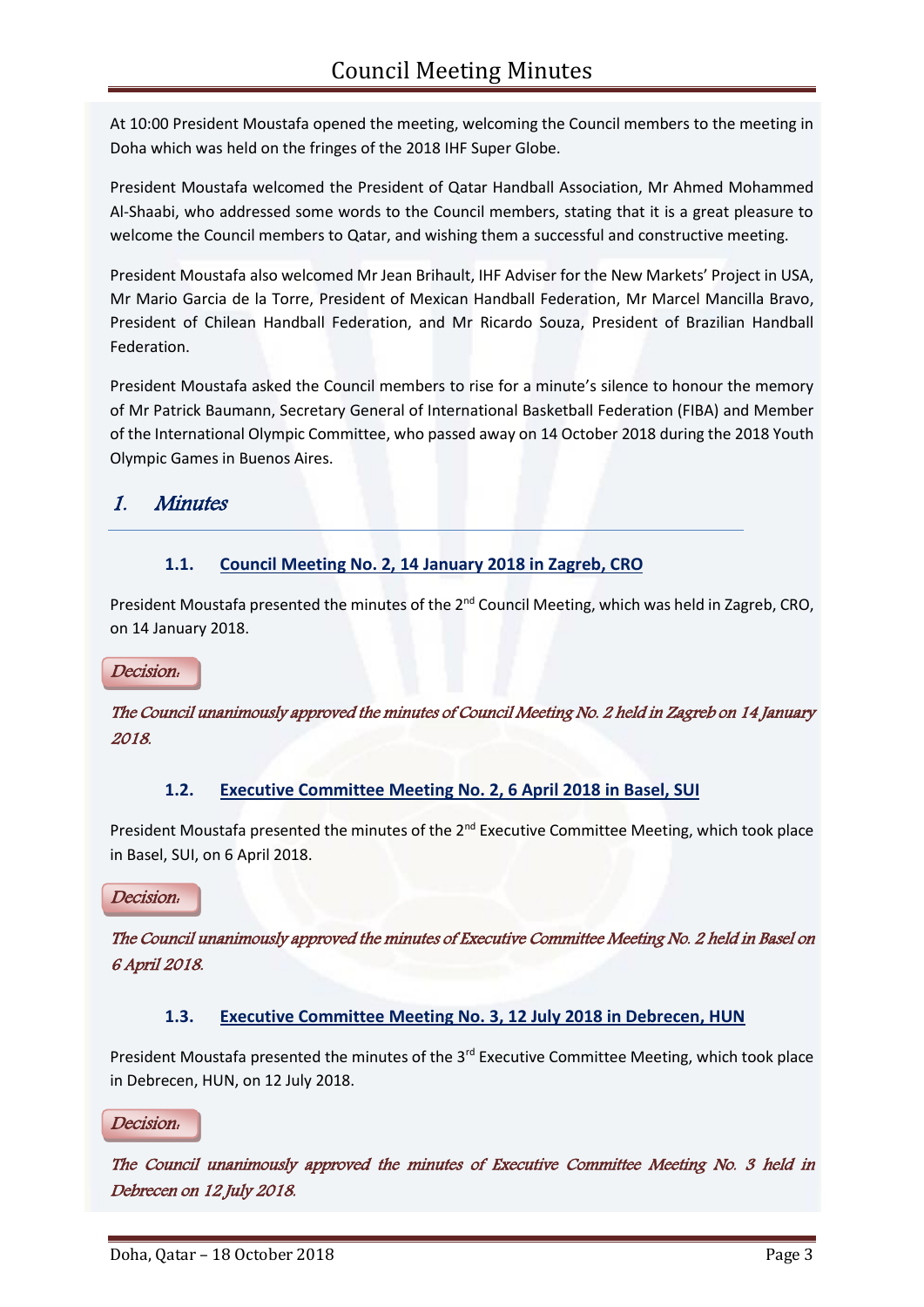# 2. President's activities

President Moustafa presented an overview of his activities between the last Council meeting in Zagreb in January 2018 and the present meeting in Doha (detailed overview was included in the working documents for the present Council meeting). He briefly reported on the different meetings and events which he attended, for example the Men's African Championship in Gabon from 25 to 29 January 2018, the meeting with the Member Federations from North America and the Caribbean in Mexico City on 27 February 2018, the SportAccord Convention in Bangkok, Thailand from 13 to 21 April 2018 and the 14<sup>th</sup> Ordinary EHF Congress in Glasgow, Scotland on 19/20 June 2018. He also partially attended the IHF Women's Junior (U20) WCh in Debrecen, Hungary from 8 to 14 July 2018 and was present at the men's and women's beach handball tournaments of the Youth Olympic Games in Buenos Aires from 3 to 15 October 2018, stressing that IOC President Dr Thomas Bach attended the men's and women's semi-finals and finals of the beach handball competition and congratulated President Moustafa on the success of the event.

In addition, he briefly reported on his travel to USA from 1 to 12 March 2018 to meet with representatives of the US Olympic Committee and USA Team Handball and attend the Pan-American Beach Handball Championships in Oceanside. Furthermore, he travelled to the Asian Games in Jakarta, Indonesia from 16 to 22 August 2018 and met with Gou Zhongwen, Minister of Sports of China and President of Chinese National Olympic Committee, and Wang Tao, President of Chinese Handball Association, adding that a six-year agreement on the handball development in China was signed by the parties concerned on that occasion. He also reported on his different visits to Cairo, Egypt in March/April and July/August 2018 with regard to the situation of the Olympic Movement in Egypt as well as the 2021 Men's World Championship in Egypt, which included meetings with Egyptian Prime Minister and Minister of Housing Dr Moustafa Madbouli and Minister of Youth and Sports Dr Ashraf Sobhy, who was a handball player.

He also provided brief information on the different meetings which were held at the IHF Head Office, for example the IHF-EHF Mutual Meetings on 6 April and 12 September 2018, the meetings with Lagardère Sports on 3 and 13 September 2018 and the meetings with the Organising Committees of the 2019 Women's WCh (JPN) and 2019 Men's WCh (DEN/GER) on 1 October and 2 October 2018, respectively.

#### Decision:

The Council took note of and approved the President's activities and appreciated the efforts he made for the worldwide development of handball.

# 3. Competitions

# **3.1. 2018 Women's Junior (U20) World Championship in HUN**

# **3.1.1. Report**

The report of the Competitions Director on the 2018 Women's Junior (U20) World Championship held in Debrecen, Hungary from 1 to 14 July 2018 was presented to the Council. Hungary won the gold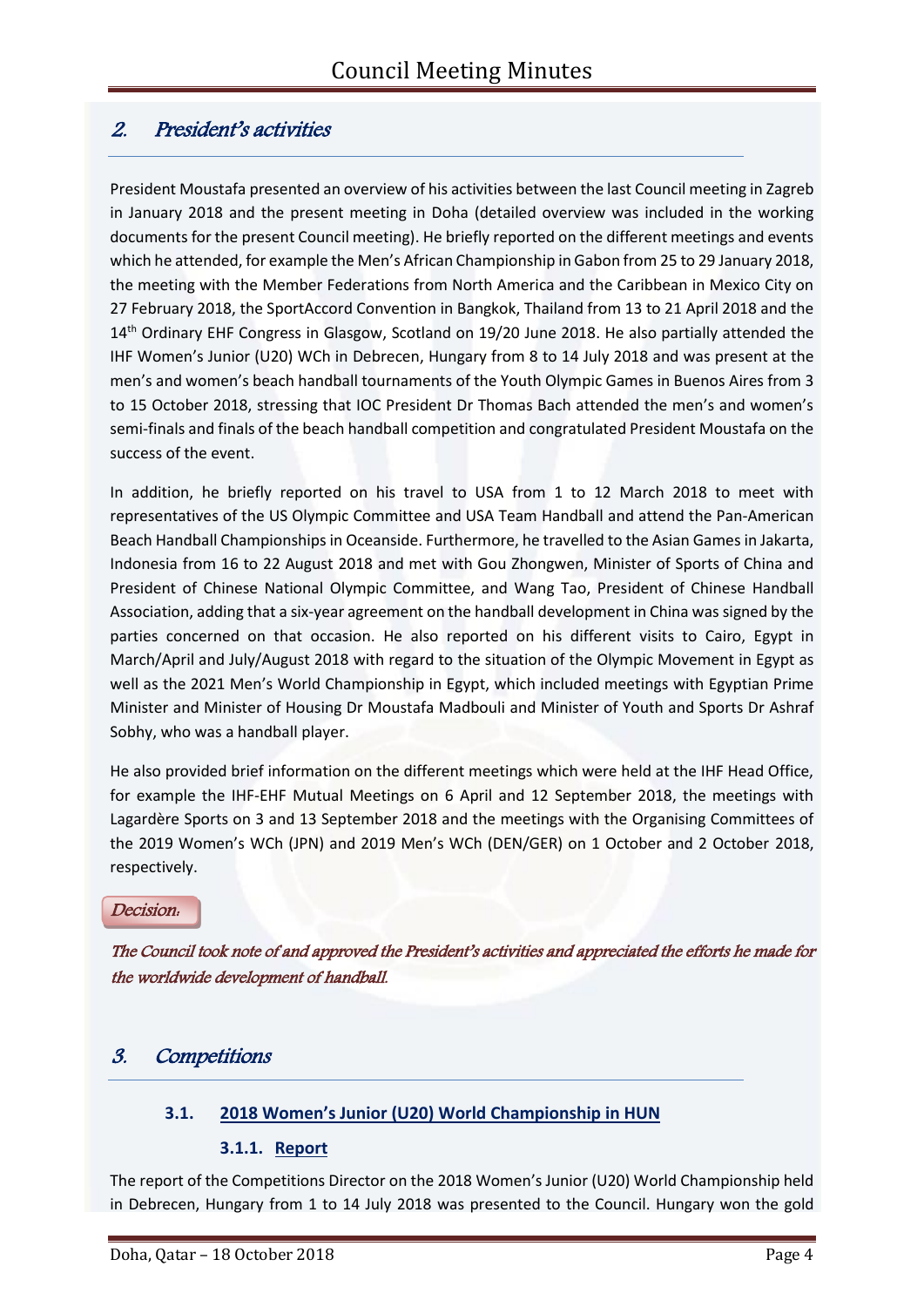medal, while Norway achieved silver and Korea bronze. The COC Chairman took the floor, stating that the World Championship concerned was an all-around successful event, including very satisfied teams, good handball, good conditions for the IHF, good spectators' interest, especially at the home team matches, impressive media and TV figures for a Junior World Championship, and a very well-prepared and experienced Organising Committee which solved any problem that might have occurred. Referring to the match schedule which was planned in accordance with the IHF regulations, he commented that five matchdays had six matches per day resulting in exhausting working days (12-14 hours) for some IHF nominees, which might affect the performance level of the persons concerned.

### Decision:

The Council took note of the information provided on the 2018 Women's Junior (U20) World Championship in HUN.

# **3.1.2. Withdrawal of CIV**

The Competitions Director took the floor, informing the Council about the withdrawal of CIV from the 2018 Women's Junior (U20) World Championship in HUN due to visa issues. He stated that CIV had the clear intention to participate in the event due to the fact that they had booked their flights and paid the participation fee, the registration fee and the fixed deposit. As there is no Hungarian embassy in Côte d'Ivoire, CIV was in contact with the French embassy, taking into account that the host as well as the IHF provided CIV with all possible support. The French embassy however left the impression that they were not willing to issue the visas. He reported that the IHF Executive Committee discussed the issue in its meeting in Doha, Qatar on 17 October 2018 and, considering that there was no clear intention of CIV to withdraw from the championship, unanimously agreed on the following punishments to avoid damaging the progress of handball in Côte d'Ivoire:

- Loss of fixed deposit
- Loss of registration fee
- Loss of paid participation fee for the event to the IHF, which shall be used to reimburse the host country for their costs

President Moustafa commented that the Executive Committee also decided that a deadline for obtaining visas prior to the draw of the respective competition shall be included in the announcement of the World Championships. In case of failure of the participating teams to confirm that they have obtained their visas by the deadline, the National Federation concerned will be substituted.

#### Decision:

The Council took note of the information provided regarding the withdrawal of CIV from the 2018 Women's Junior (U20) World Championship in HUN due to visa issues and unanimously confirmed the punishments imposed on CIV by the IHF Executive Committee.

# **3.2. 2018 Women's Youth (U18) World Championship in POL**

The report of the Competitions Director on the 2018 Women's Youth (U18) World Championship held in Kielce, Poland from 7 to 19 August 2018 was presented to the Council. Russia won the gold medal, while Hungary achieved silver and Korea bronze. The COC Chairman took the floor, stating that the World Championship was well organised without any major negative incidents. The Organising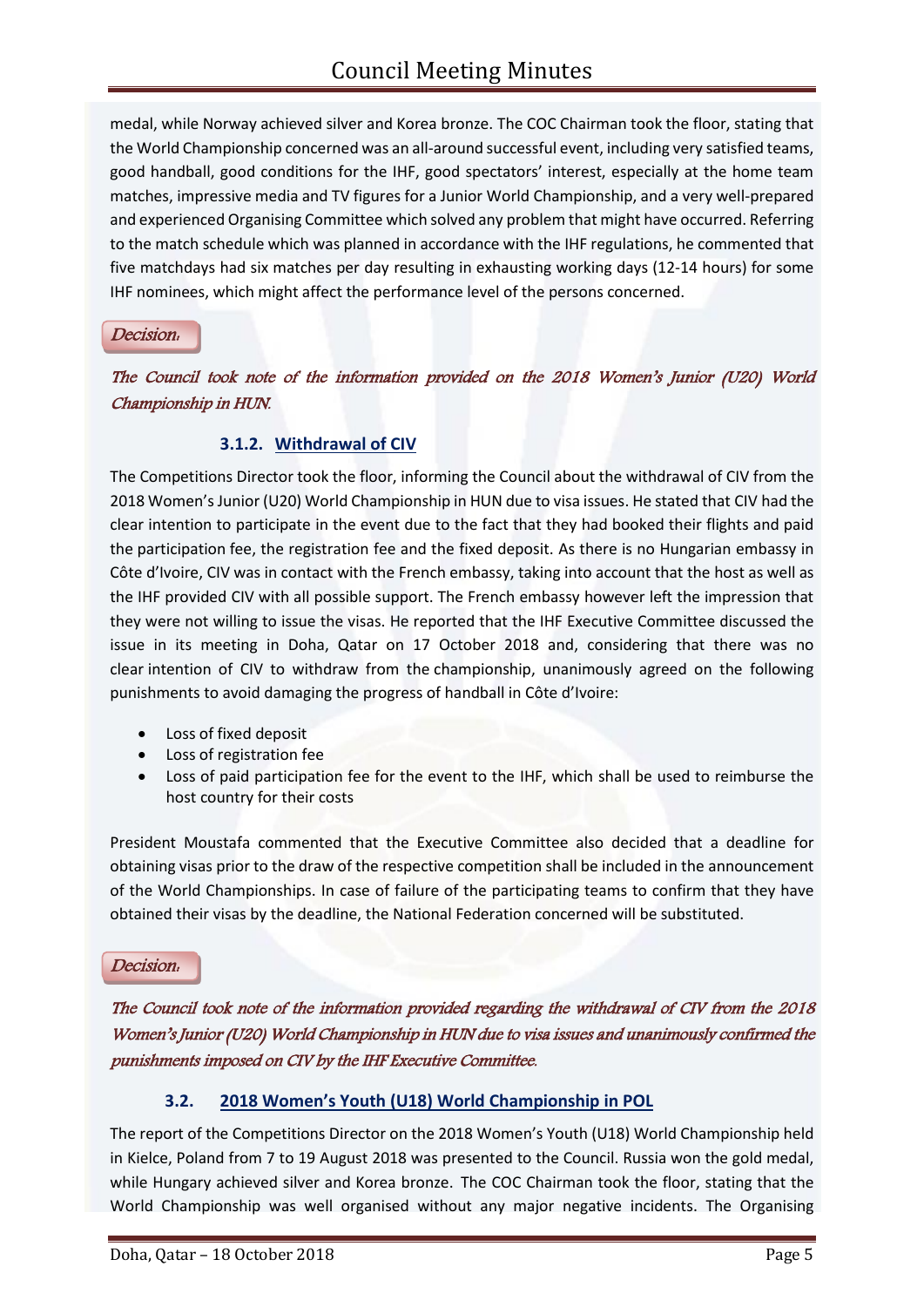Committee and the Polish Handball Federation did a good job and were present with many people onsite. During the event preparation, the IHF faced some difficulties in terms of organisation and communication, but as the competition got closer, communication improved. The spectators' interest was as expected, with nice surprises and full halls at the Poland matches as well as at the finals. He reported that one of the biggest issues was the cancellation of participation of Brazil, the strongest team from South and Central America, ten days prior to the event due to financial issues. On the fringes of the competition, an educational course related to anti-doping matters took place.

President Moustafa underlined the necessity of making evaluations after each IHF World Championship in order to take the negative feedback into consideration for future events. He asked to place importance on the younger age category events, as the players concerned are the future of handball. He stated that every team has talented players, but sometimes financial problems hinder them to rise. He requested to support talented players, referees and coaches from emerging federations. He praised the cooperation between the IHF Commission of Organising and Competition (COC), Playing Rules and Referees Commission (PRC) and Commission of Coaching and Methods (CCM)

Referring to the cancellation of participation of Brazil, Europe's Vice-President remarked that he is missing a decision in this regard. President Moustafa responded that he had a meeting with the President of the Brazilian Handball Federation in Doha on 17 October 2018, during which the President of BRA reported on the difficult financial situation of the federation at the moment. President Moustafa stressed that the IHF shall not take a strong decision against BRA in order not to harm handball in Brazil, especially the players.

As the 1<sup>st</sup> Vice-President asked about the situation of Brazil, the President of Brazilian Handball Federation replied that elections of the head of state are currently ongoing, and the country is split due to two different candidates, which affects the economic situation of the country. After the elections stability is expected and the situation will hopefully improve. As for the Brazilian Handball Federation, he reported that the federation has lost its sponsorship, adding that the headquarters are in the process of being moved and new employees will be hired. Hopefully, as from 2019 they will have the chance to promote handball in Brazil again.

#### Decision:

The Council took note of the information provided on the 2018 Women's Youth (U18) World Championship in POL. In addition, the Council agreed on avoiding any action that might harm the handball players in Brazil and welcomed President Moustafa's proposal to focus on levelling up the performance of talented players of the younger age categories.

# **3.3. 2018 Men's and Women's Beach Handball World Championships in RUS**

The report of the Chairman of the IHF Beach Handball Working Group (BHWG), Mr Giampiero Masi, on the 2018 Men's and Women's Beach Handball World Championships held in Kazan, Russia from 24 to 29 July 2018 was presented to the Council. In the men's competition, Brazil won the gold medal, while Croatia achieved silver and Hungary bronze. In the women's competition, Greece won the gold medal, while Norway claimed silver and Brazil bronze. In his report, the BHWG Chairman stated that the event was one of the best championships in the history of beach handball. The infrastructure and organisation were at the highest level and IHF had an excellent cooperation with the local organizers. Any organisational problems which occurred before and during the event were solved in a very good way. A remarkable global improvement of beach handball could be observed. The new format with 16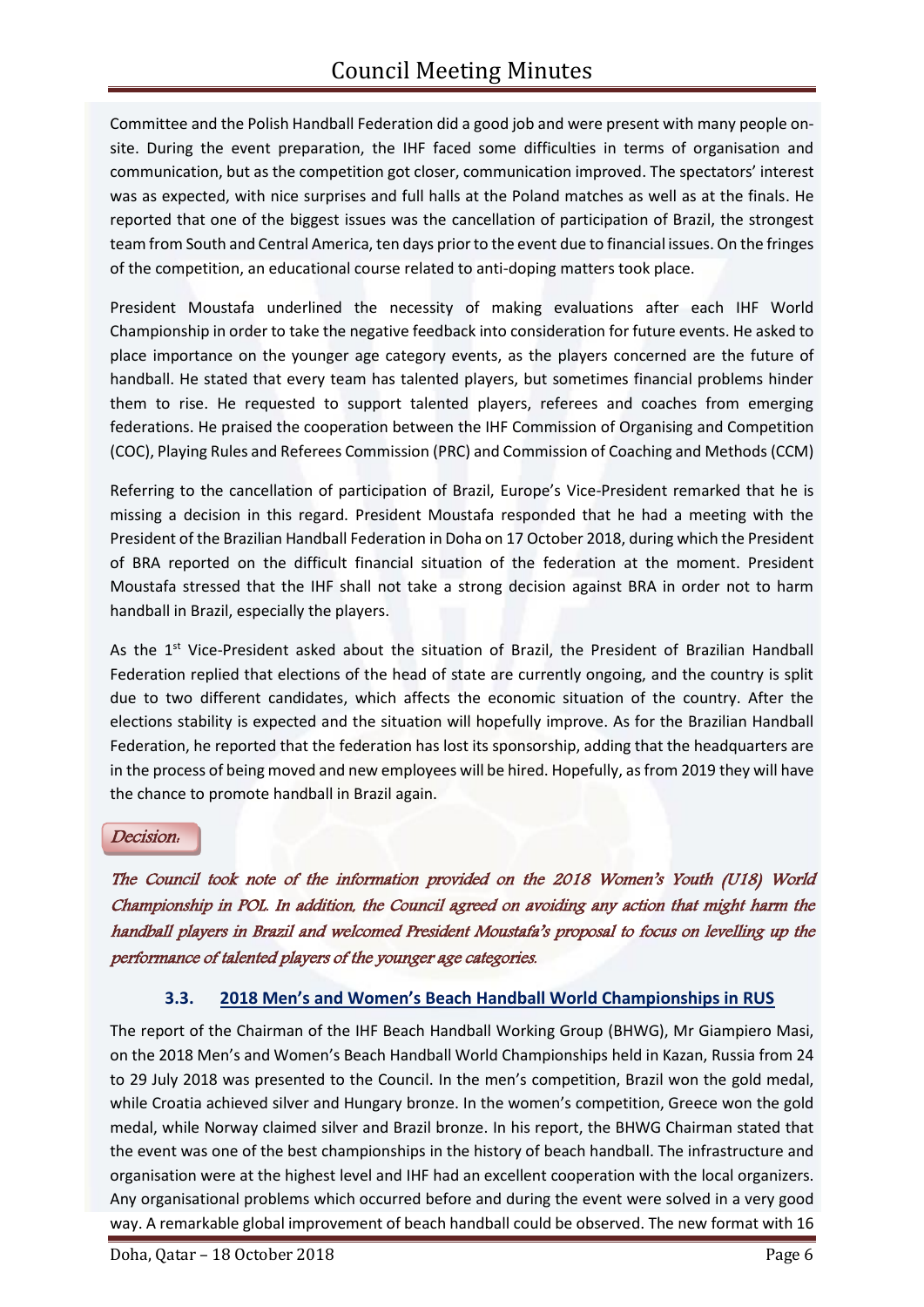teams per gender brings more excitement and competition to the World Championships. The technical capacity of all teams, the perfect handling and behaviour shown by all IHF nominees, professional management of the venue and all relevant issues as well as great spectators' interest showed once again that beach handball deserves to be an Olympic sport. He pointed out that the non-existence of African teams can be considered as the weakest point of the championship.

The  $1<sup>st</sup>$  Vice-President who was present during the event confirmed the outstanding organisation by the Handball Federation of Russia, praising also the BHWG Chairman for doing an excellent job. He referred to the weak beach handball culture in France, stating that a special programme has been launched to have competitive national teams at the 2024 Olympic Games in Paris.

#### Decision:

The Council took note of the report of the Chairman of the IHF Beach Handball Working Group on the 2018 Men's and Women's Beach Handball World Championships in RUS.

# **3.4. 2021 Men's World Championship in EGY**

The Competitions Director took the floor, referring briefly to the bid presentation by Egyptian Handball Federation for the organisation of the 2021 Men's World Championship, which was made during the IHF Council meeting in Sochi, Russia on 6 November 2015. The following concept in terms of venues and seating capacities had been approved by the Council in the aforementioned meeting:

- Cairo Cairo Stadium Complex Main Hall (capacity: 20,000) and Cairo Stadium Complex Middle Hall (capacity: 5,000)
- Alexandria Al Ittihad Alexandria Club Hall (capacity: 5,000)
- Hurghada International Center for Sports Development (capacity: 5,000)
- Sharm El-Sheikh Sharm El-Sheikh Sports Hall (capacity: 5,000)
- Luxor Luxor Sports Hall (capacity: 5,000)

On 15 August 2018, the IHF received a letter from Egyptian Handball Federation, requesting to accept the following halls as playing venues for the 2021 Men's World Championship:

- Handball Hall in the New Capital (capacity: 7,000) brand-new
- Handball Hall in Borg El Arab, Alexandria (capacity: 5,000) brand-new
- Handball Hall in 6th of October, Giza (capacity: 4,500) brand-new
- Cairo Stadium Indoor Halls Complex, Cairo (capacity: 16,200) completely renovated

The Competitions Director pointed out that detailed plans and presentations for the venues of Cairo, New Capital and Giza were provided by Egyptian Handball Federation, taking into account that the venue in Alexandria will be exactly the same as the one in Giza. According to the information received by Egyptian Handball Federation, the venues of New Capital, Alexandria and Giza will be delivered by 30 June 2020.

The Competitions Director confirmed that all four halls fulfil the requirements of the IHF Bid and Event Manual related to technical infrastructure. He added that on-site inspections are yet to be carried out.

Decision: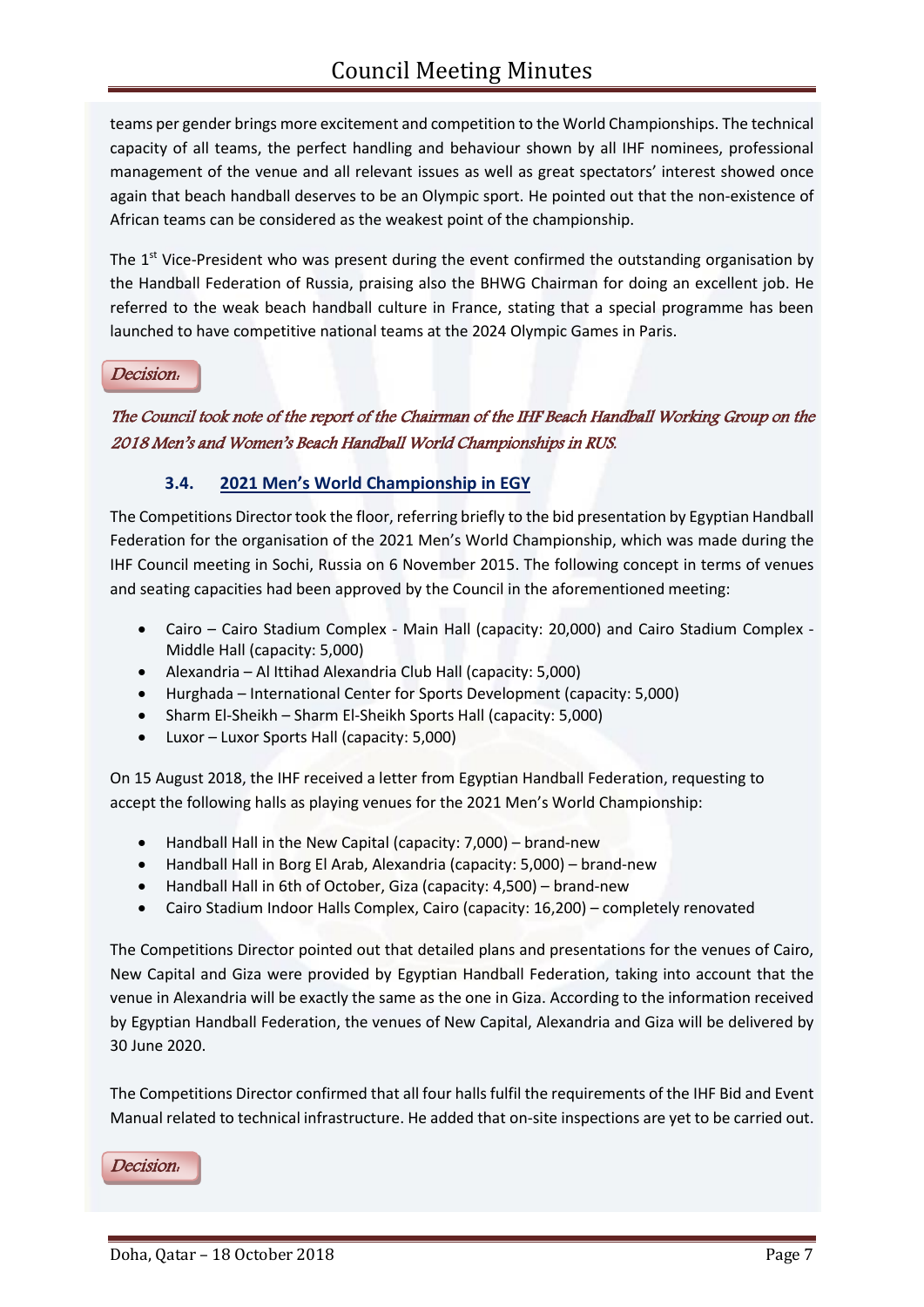The Council unanimously approved the new venue concept for the 2021 Men's World Championship in EGY further to the request by Egyptian Handball Federation, taking into consideration that on-site inspections shall be carried out by the IHF.

# **3.5. 2024 Olympic Games in Paris**

The letter received from the Mayor of Paris, Ms Anne Hidalgo, dated 15 December 2017 following the letter of President Moustafa regarding the inclusion of beach handball in the programme of the 2024 Olympic Games in Paris was presented to the Council. The Mayor of Paris stated in her letter that she welcomes the evolving practice of beach handball and celebrates the progress since it shows the attractiveness and growing popularity of the sport. She promised that the possibility to integrate beach handball in the new Olympic sporting disciplines will be carefully studied.

Europe's Vice-President remarked that the Mayor of Paris shall be invited to the Final Weekend of the Women's EHF EURO 2018 in Paris, France on 15/16 December 2018. For this purpose, the Council members agreed that a joint letter of invitation signed by the IHF President, the EHF President and the President of French Handball Federation shall be sent to the Mayor of Paris.

President Moustafa proposed to send a complete file, including videos, regarding the men's and women's beach handball tournaments of the Youth Olympic Games in Buenos Aires to the Organising Committee of the 2024 Olympic Games in Paris as well as the Mayor of Paris for information.

Decision:

The Council took note of the information provided regarding the 2024 Olympic Games in Paris.

# **3.6. Wild card attribution for World Championships**

Mr Jean Brihault, IHF Adviser for the New Markets' Project in USA, took the floor, presenting to the Council his proposal on the attribution of wild cards for IHF Senior World Championships. Apart from the procedure previously applied to award the first non-qualified nation(s) of the best continent(s) with the right to participate, he stated that another potentially interesting perspective for this awarding can be based on the concept of development. He proposed to use the wild card as a lever to contribute to the development of handball in the country organising the next Olympic Games when this country shows a limited level of handball development. The wild card should be awarded for the World Championships taking place three years and one year prior to the Olympic Games concerned (one complete Olympic cycle). He pointed out that this awarding should be linked to a specific development programme jointly designed by the National Federation concerned, its Continental Confederation and the IHF, focusing on the national team's performance, but also considering grassroots development, coach and referee education, aiming to create a significant handball legacy in the country concerned. In view of the 2028 Olympic Games in Los Angeles, he proposed to award a wild card to the USA for the 2025 and 2027 Men's World Championships, taking into account that the same should apply for the 2025 and 2027 Women's World Championships provided that the USA women's national team has reached a certain performance level.

Europe's Vice-President underlined the necessity of having a master plan to achieve a sustainable handball development in the country concerned. The IHF Adviser pointed out that the wild cards shall be just one major element of a global development project.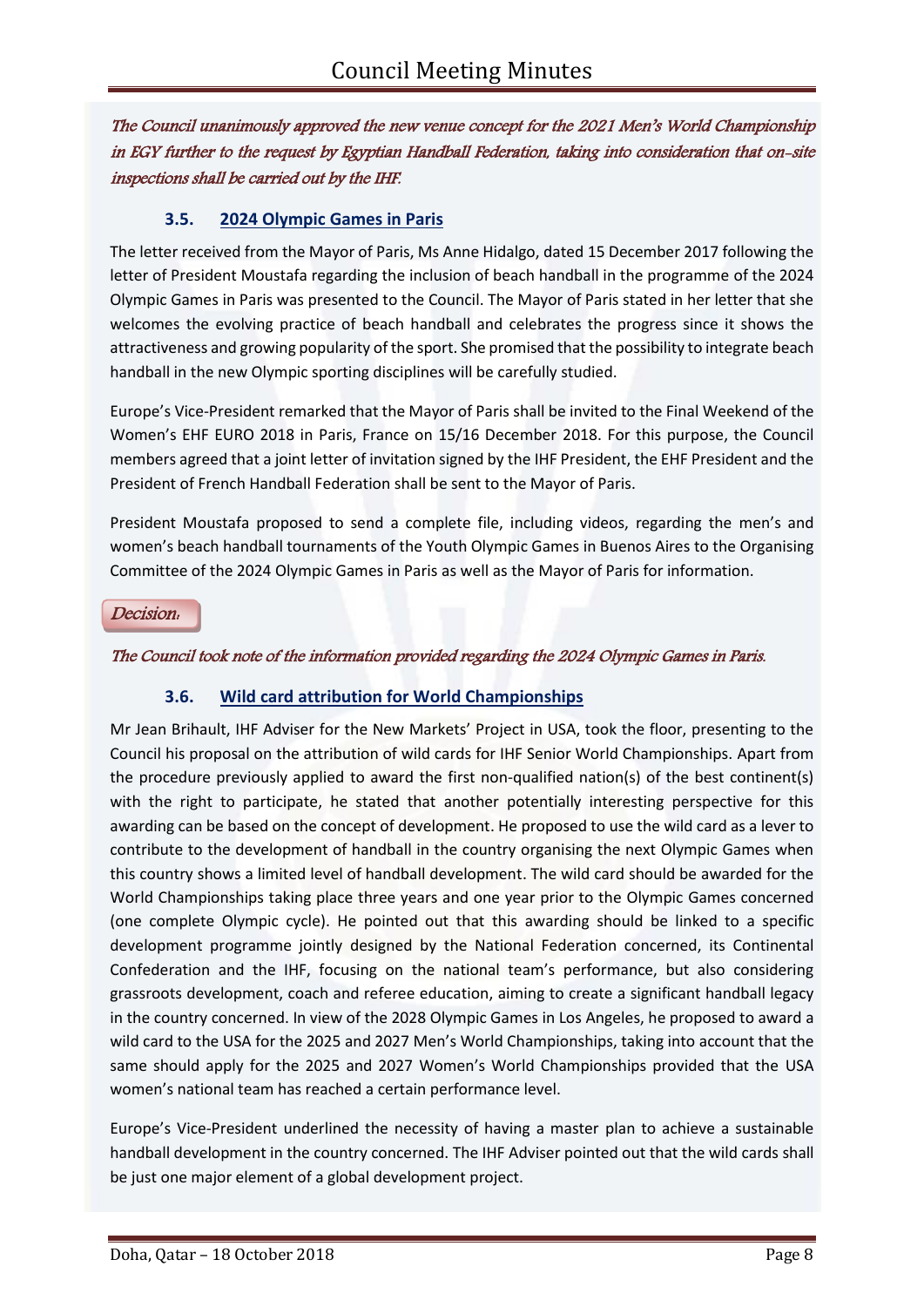President Moustafa stated that the IHF aims for the future to have World Champions from countries that have not been World Champions before, adding that the international handball family should continuously grow. In order to reach this aim, the IHF is keen to help and support its Member Federations in need.

As the President of Chilean Handball Federation asked about the possibility of a wild card for South and Central America for IHF World Championships, Europe's Vice-President commented that the quality of the competitions should take centre stage, stating that additional wild cards for IHF World Championships might have a negative impact on the quality.

### Decision:

The Council took note of the proposal on the attribution of wild cards for IHF Senior World Championships presented by the IHF Adviser for the New Markets' Project in USA and unanimously approved to award wild cards to the USA for the 2025 and 2027 Men's and Women's World Championships provided that the USA national teams have reached a certain performance level.

# **3.7. 2019 Men's Junior (U21) WCh in ESP**

The COC Chairman took the floor, referring to the 2019 Men's Junior (U21) World Championship which was awarded to the Spanish Handball Federation as per the decision of the Ordinary IHF Congress in Sochi, RUS on 7 November 2015. In the bid presentation, Spain presented a concept with two host cities (León and Oviedo) and two arenas (Palacio de los Deportes de León (capacity: 5,200) and Palacio de los Deportes de Oviedo (capacity: 3,800)). The COC Chairman reported that the Spanish Handball Federation, by letter of 2 January 2018, requested to change the venues, since there is a delay in the construction of the high-speed train in the zone of León and Oviedo. Therefore and in order to have the venue cities as close as possible, they requested to organise the event in Vigo and Pontevedra (Galicia).

The COC Chairman briefly reported about the on-site inspection carried out together with Event Delegate Marco Tosi Brandi from 23 to 25 April 2018. He confirmed that the new proposal fulfils the IHF requirements in terms of Junior World Championships if the two corresponding remarks of the inspectors are solved (air conditioning in the hall of Vigo, one missing hotel in Pontevedra). The Organising Committee and the Spanish Handball Federation have already confirmed that the two remarks will be solved, and proposals for the solutions have been provided partly (hotel). The next inspection shall take place in February 2019.

President Moustafa proposed to form a working group composed of highly professional people who shall carry out inspections for IHF World Championships and report accordingly, adding that the IHF Executive Committee shall be asked to select qualified working group members.

# Decision:

The Council unanimously approved the request of Spanish Handball Federation to organise the 2019 Men's Junior (U21) World Championship in Vigo and Pontevedra (ESP), provided that the two pending issues (air conditioning in the hall of Vigo, one missing hotel in Pontevedra) can be confirmed during the next inspection in February 2019. In addition, the Council unanimously agreed on the formation of the IHF inspection working group for IHF World Championships.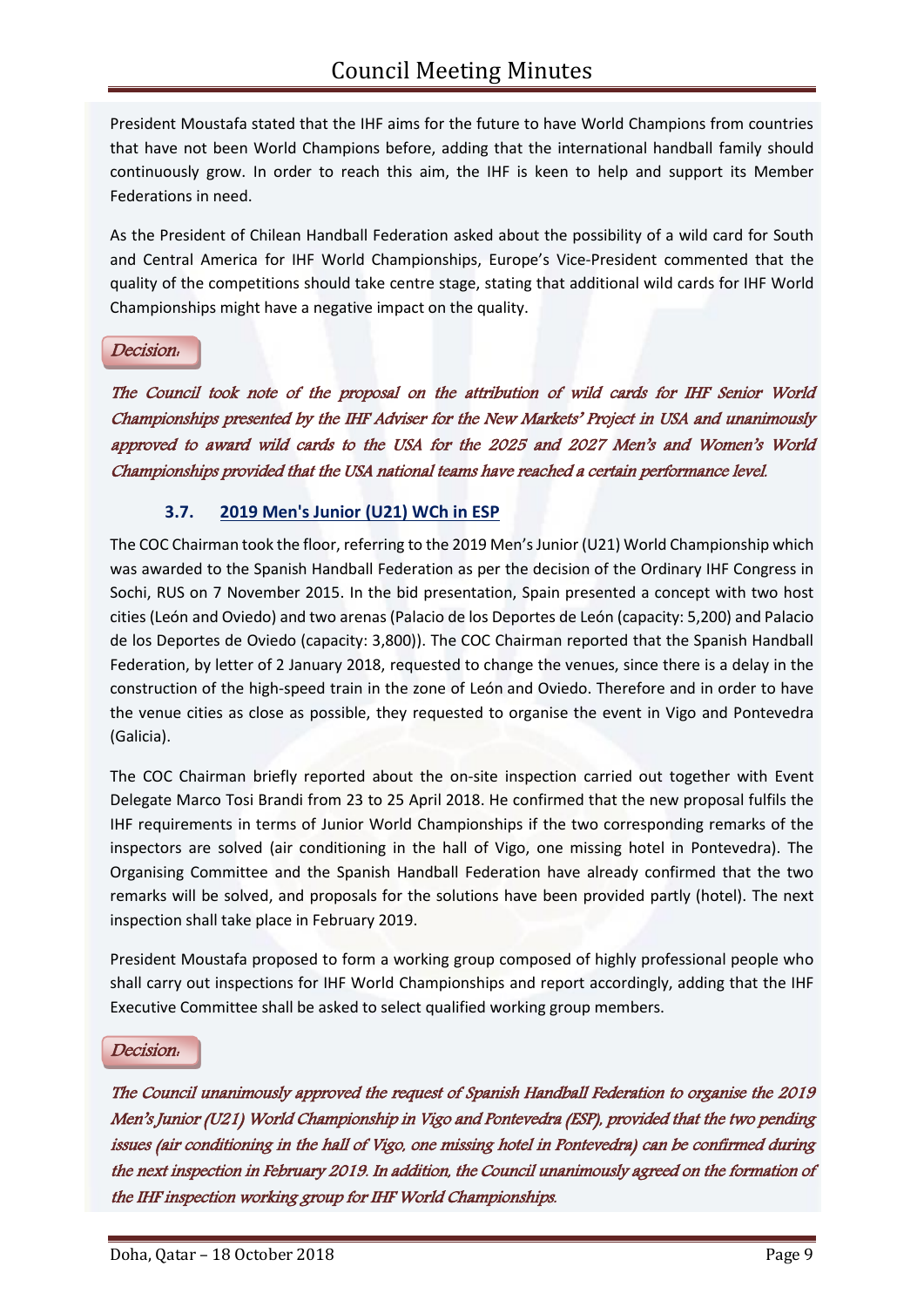# 4. IHF World Championships

# **4.1. Increase of number of teams at Junior & Youth WChs from 24 to 32 teams**

The COC Chairman took the floor, informing the Council that the COC in its last meeting discussed the general idea of increasing the number of participating teams from 24 to 32 in the younger age category (YAC) events. He outlined that this approach would guarantee more teams participating and thus gaining international experience while at the same time increasing the handball world's involvement in the event. In many cases, the approach would also have an economic effect, since in many countries the participation in World Championships is supported by different authorities such as the Ministry of Sport or the National Olympic Committee. For Continental Confederations, it would also send a clear signal to continue working on their qualification and put positive pressure on their National Federations to increase the handball activities. The COC Chairman suggested to prepare a detailed proposal, including a competition system and distribution of places, after a corresponding basic decision has been taken.

#### Decision:

The Council unanimously agreed in principle to increase the number of participating teams from 24 to 32 in the younger age category (YAC) events. A detailed proposal, including a competition system and distribution of places, shall be prepared by the COC and presented to the Council for decision.

# **4.2. Men's World Championship with 32 teams**

Europe's Vice-President took the floor, presenting the EHF's proposal regarding Men's World Championships with 32 teams starting from the 2021 Men's WCh in Egypt, which had been communicated to the IHF President on 6 July 2018. He explained that the EHF's proposal, which includes a competition system and a match schedule, is rather neutral regarding costs, timetable, etc. and offers advantages in respect to the participating teams and especially the players, as well as the outside world. The proposal provides for eight preliminary round groups of four teams each and four main round groups of six teams each, considering that the number of preliminary round matches is slightly reduced (48 instead of 60), while the number of quality main round matches is increased (36 instead of 18). The main round phase is followed by quarter-finals, semi-finals and finals. He pointed out that this proposal allows the continents to have more places in a World Championship while not increasing the burden on the shoulders of the players. He stressed that the proposal also offers a much better marketing potential and ensures not to lose the most valuable TV markets. Referring to the distribution of the eight additional places, he emphasised the importance of bringing in qualitative teams.

President Moustafa remarked that the increase of the number of teams should not only apply for Men's World Championships but also for Women's World Championships. He proposed to decide in principle on increasing the number of teams at Senior, Junior & Youth WChs of both genders from 24 to 32 teams starting from 2021. He asked the COC Chairman to elaborate, in consultation with Europe's Vice-President, a detailed proposal, including a competition system and distribution of places, which shall be submitted to the Council for decision.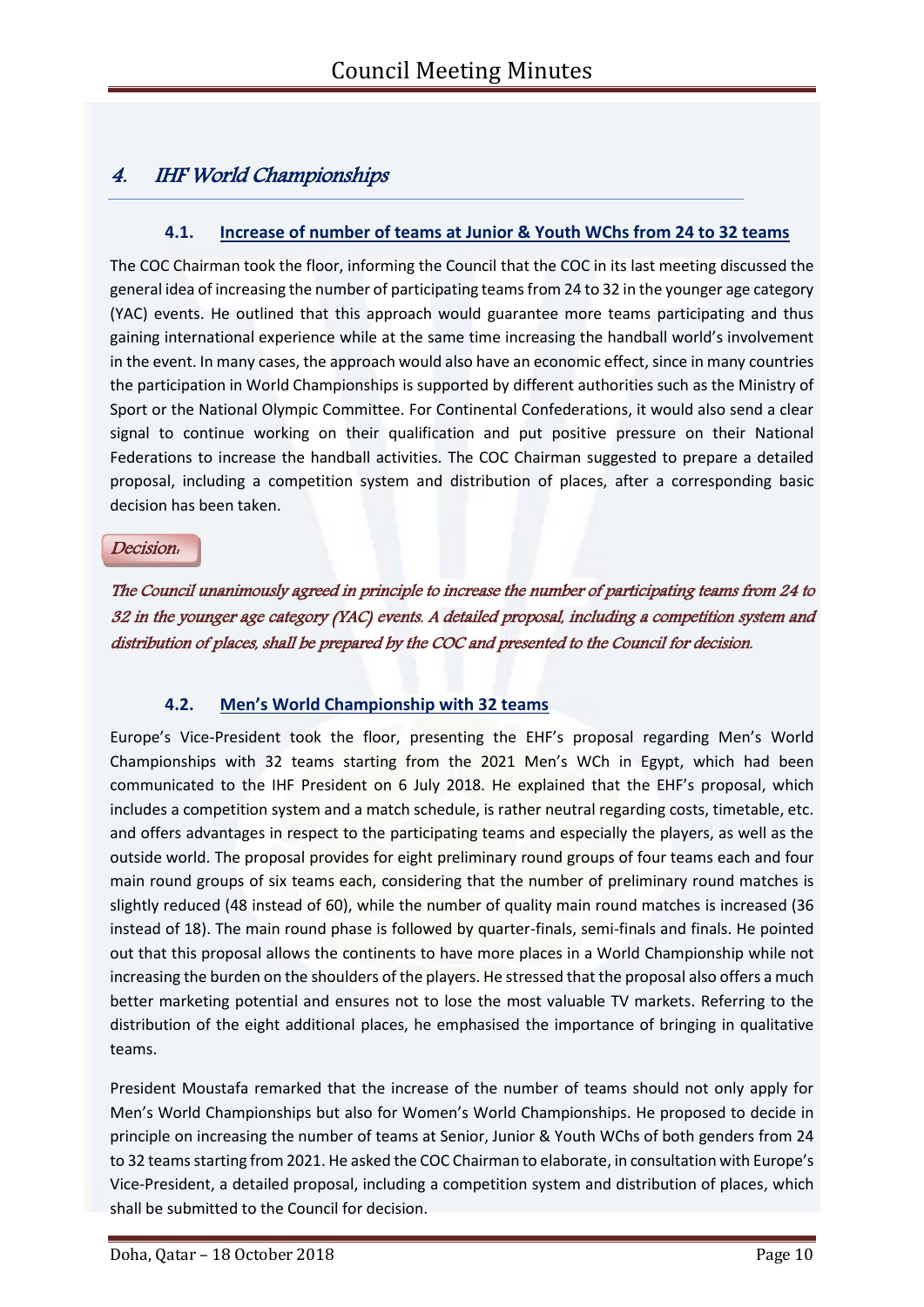### Decision:

The Council unanimously agreed in principle to increase the number of teams at Senior, Junior & Youth WChs of both genders from 24 to 32 teams starting from 2021. A detailed proposal, including a competition system and distribution of places, shall be prepared by the COC in consultation with Europe's Vice-President and presented to the Council for decision.

## **4.3. Qualification events in North America and the Caribbean and South and**

### **Central America**

*Note: The decision of increasing the number of teams at Senior, Junior & Youth WChs of both genders from 24 to 32 teams (agenda items 4.1. and 4.2.) will have a positive impact on the corresponding qualification of teams from North America and the Caribbean as well as South and Central America.*

# 5. IHF bodies

# **5.1. Appointment of Medical Commission (MC) members**

The General Director took the floor, informing the Council that the IHF Executive Committee, in its meeting in Debrecen, Hungary on 12 July 2018, further to the authorisation by the IHF Council, unanimously proposed the following candidates to the IHF Medical Commission (MC):

Dr Yannick Mossus (CMR) - African MC representative, Dr Shizuo Sakamoto (JPN) - Asian MC representative , Dr Marina Gillard (RUS) - European MC representative, Dr Luis G. Cruz (GUM) - Oceania MC representative, Dr Llew Harper (BAR) - MC Member, Dr Cristobal Saez (CHI) - MC Member, Dr Juan José Munoz Benito (ESP) - MC Member

The MC Chairman confirmed that he agrees to the proposal of the IHF Executive Committee.

#### Decision:

# The Council unanimously approved to appoint the following members to the MC until 2021: Dr Yannick Mossus (CMR) African MC representative Dr Shizuo Sakamoto (JPN) Asian MC representative Dr Marina Gillard (RUS) European MC representative Dr Luis G. Cruz (GUM) Oceania MC representative Dr Llew Harper (BAR) MC Member Dr Cristobal Saez (CHI) MC Member Dr Juan José Munoz Benito (ESP) MC Member

# **5.2. Appointment of Commission for Development (CD) members**

The General Director took the floor, informing the Council that the IHF Executive Committee, in its meeting in Debrecen, Hungary on 12 July 2018, further to the authorisation by the IHF Council, unanimously proposed the following candidates to the IHF Commission for Development (CD):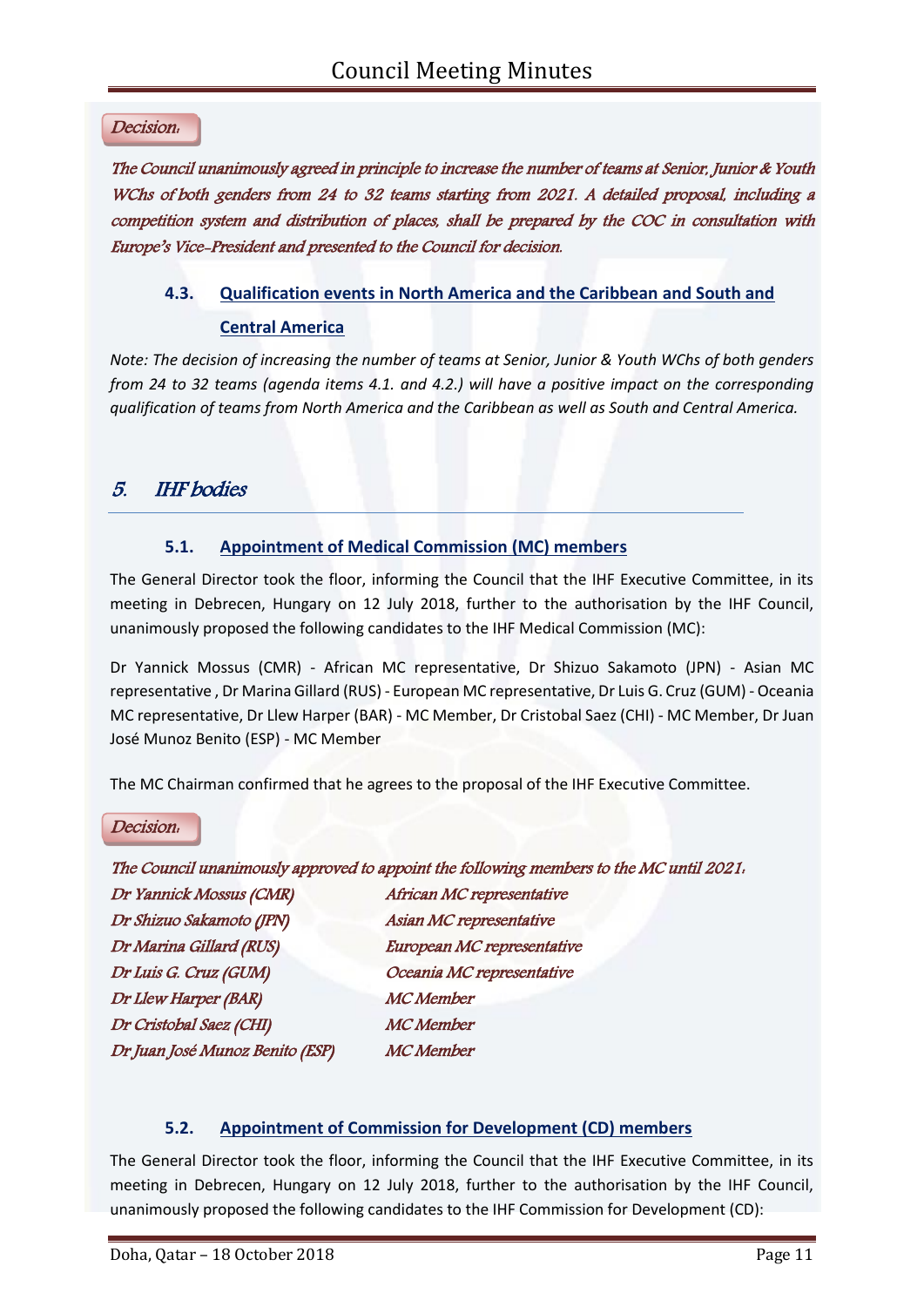Yazid Souadi (MAR) - African CD representative, Dr Sari Hamdan (JOR) - Asian CD representative, Helmut Höritsch (AUT) - European CD representative, Makiroa Mitchell-John (COK) - Oceania CD representative, Carline Choute (HAI) - CD Member, Edgar Hubner (BRA) - CD Member, Stefan Albrechtson (SWE) - CD Member

In view of the decision of the IHF Ethics Commission related to the IHF CD Chairwoman (agenda item 5.3.1.), President Moustafa proposed to appoint Mr Stefan Albrechtson (SWE) as acting Chairman of the IHF Commission for Development.

### Decision:

|                                                                                                    | The Council unanimously approved to appoint the following members to the CD until 2021.       |  |
|----------------------------------------------------------------------------------------------------|-----------------------------------------------------------------------------------------------|--|
| Yazid Souadi (MAR)                                                                                 | African CD representative                                                                     |  |
| Dr Sari Hamdan (JOR)                                                                               | Asian CD representative                                                                       |  |
| Helmut Höritsch (AUT)                                                                              | European CD representative                                                                    |  |
| Makiroa Mitchell-John (COK)                                                                        | Oceania CD representative                                                                     |  |
| Carline Choute (HAI)                                                                               | <b>CD</b> Member                                                                              |  |
| <b>Edgar Hubner (BRA)</b>                                                                          | <b>CD</b> Member                                                                              |  |
| Stefan Albrechtson (SWE)                                                                           | <b>CD</b> Member                                                                              |  |
| In view of the decision of the IHF Ethics Commission related to the IHF CD Chairwoman (agenda item |                                                                                               |  |
|                                                                                                    | 5.3.1.), the Council unanimously approved to appoint CD Member Mr Stefan Albrechtson (SWE) as |  |
| acting Chairman of the IHF Commission for Development.                                             |                                                                                               |  |

# **5.3. IHF Ethics Commission**

# **5.3.1. Behaviour of CD Chairwoman – Decision**

*Note: This agenda item was treated at the beginning of the present meeting.*

The General Director took the floor, informing the Council about the official request dated 18 July 2018 signed by the IHF Executive Committee to submit the case related to the behaviour of the Chairwoman of IHF Commission for Development (CD), Mrs Raquel Pedercini, during and after the last IHF Council Meeting held in Zagreb, Croatia on 14 January 2018 to the IHF Ethics Commission as per Article 4 of the IHF Ethics Code.

She then presented the corresponding decision issued by the IHF Ethics Commission on 5 October 2018 after having thoroughly studied the case. As the IHF Ethics Commission considered the behaviour of the IHF CD Chairwoman a violation of the IHF Ethics Code, particularly Article 5, the IHF Ethics Commission decided to suspend her right to participate in three continuous official meetings of the IHF Council in accordance with Article 9 of the IHF Ethics Code.

She explained that the IHF Ethics Commission decided to notify the IHF CD Chairwoman as well as the IHF Council of their decision, which is why the item is on the agenda of the present meeting. She added that the IHF Council is not entitled to object to the decision of the IHF Ethics Commission. According to Article 12 of the IHF Ethics Code, Ethics Commission decision shall be subject to appeal to the IHF Arbitration Tribunal within 21 days from the receipt of the decision.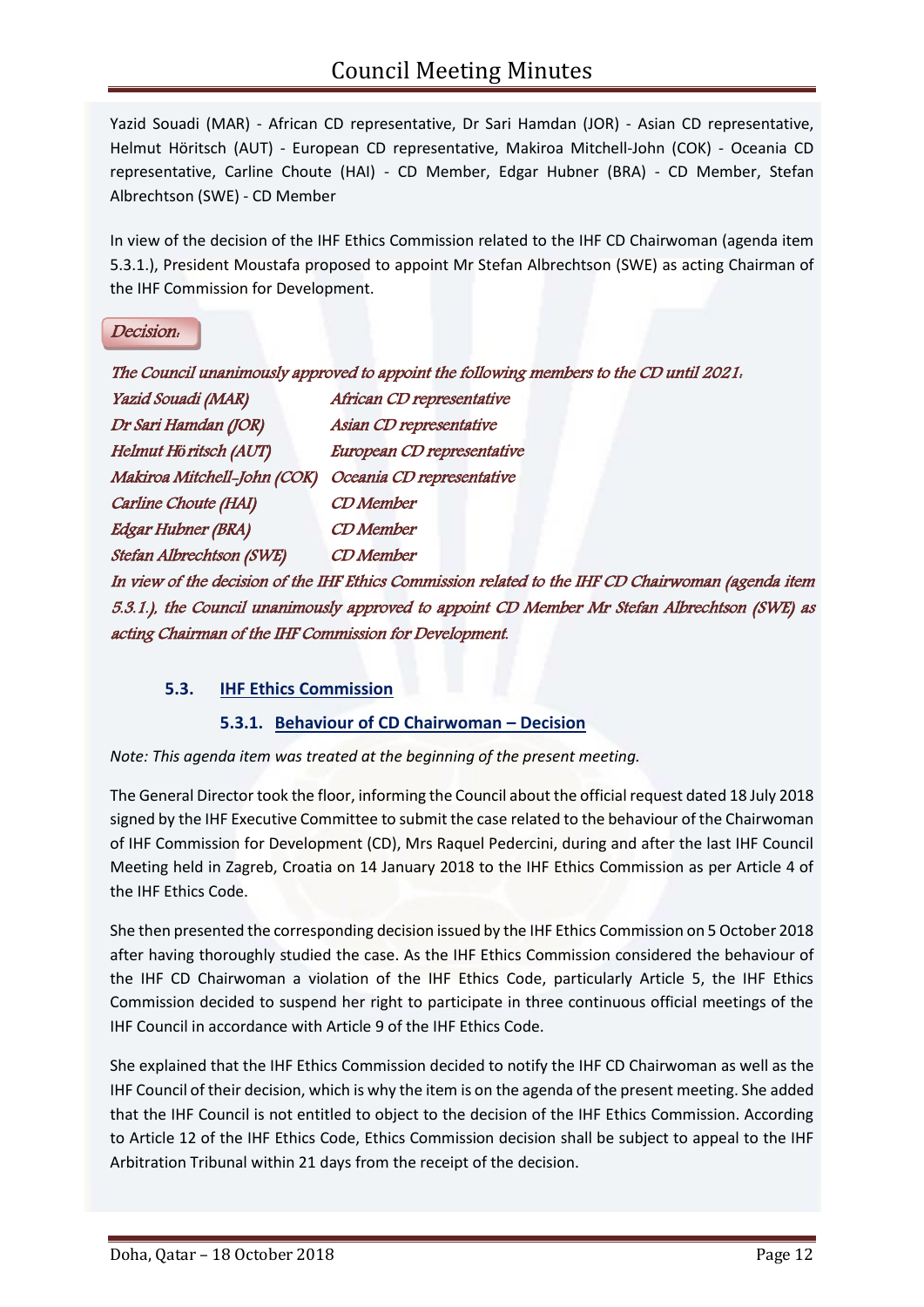Oceania's Representative pointed out that in order to safeguard the integrity of the IHF Council meeting, no contents of the present meeting shall be disclosed before the approval of the present meeting's minutes in the next Council meeting.

President Moustafa informed that the President of the suspended Pan-American Team Handball Federation (PATHF), Mr Mario Moccia, invited Mrs Raquel Pedercini to work as timekeeper during the beach handball tournaments of the 2018 Youth Olympic Games in Buenos Aires, which has never happened before considering her IHF position. The Chairman of the IHF Beach Handball Working Group, Mr Giampiero Masi, decided that she shall not be allowed to work as timekeeper during the mentioned event.

The General Director informed that the CD Chairwoman failed to reply to the IHF regarding three matters, which were communicated to the IHF Council electronically (since 2017 Ordinary IHF Congress) and which required an answer from the IHF Council members.

Referring to the behaviour of the IHF CD Chairwoman, Asia's Vice-President stressed the importance of avoiding such situations in the future.

Oceania's Representative emphasised that the IHF Council meetings must not be used as a platform to address any personal grievance or to make any allegations against the IHF, adding that the integrity of the organisation as a whole must be preserved.

Due to her serious violation of the IHF Ethics Code, the Council members unanimously decided to ask the IHF CD Chairwoman to resign from her position as IHF CD Chairwoman. The entire matter shall be submitted to the XXXVII Ordinary IHF Congress to be held in Gothenburg, SWE on 3/4 July 2019.

#### Decision:

The Council took note of the decision of the IHF Ethics Commission dated 5 October 2018 to suspend the right of the Chairwoman of IHF Commission for Development (CD), Mrs Raquel Pedercini, to participate in three continuous official meetings of the IHF Council in accordance with Article 9 of the IHF Ethics Code due to the fact that her behaviour during and after the last IHF Council Meeting held in Zagreb, Croatia on 14 January 2018 is considered a violation of the IHF Ethics Code, particularly Article 5.

The Council unanimously decided to ask the IHF CD Chairwoman to resign from her position as IHF CD Chairwoman. The entire matter shall be submitted to the XXXVII Ordinary IHF Congress to be held in Gothenburg, SWE on 3/4 July 2019.

# **5.4. Decision of CAS case PATHF v. IHF**

The General Director took the floor, informing the Council about the decision issued by the Court of Arbitration for Sport (CAS) on 13 September 2018 following the PATHF appeal dated 15 May 2018 against the IHF Arbitration Tribunal decision of 1 May 2018 regarding the 2017 IHF Congress decision related to the Pan-American motion.

CAS ruled that the IHF Arbitration Tribunal decision of 1 May 2018 is annulled, and that the IHF Congress decision of 11 November 2017 to delegate its authority to the IHF Council to discuss, evaluate and take a decision on the motion regarding the IHF Statutes related to the Pan-American continent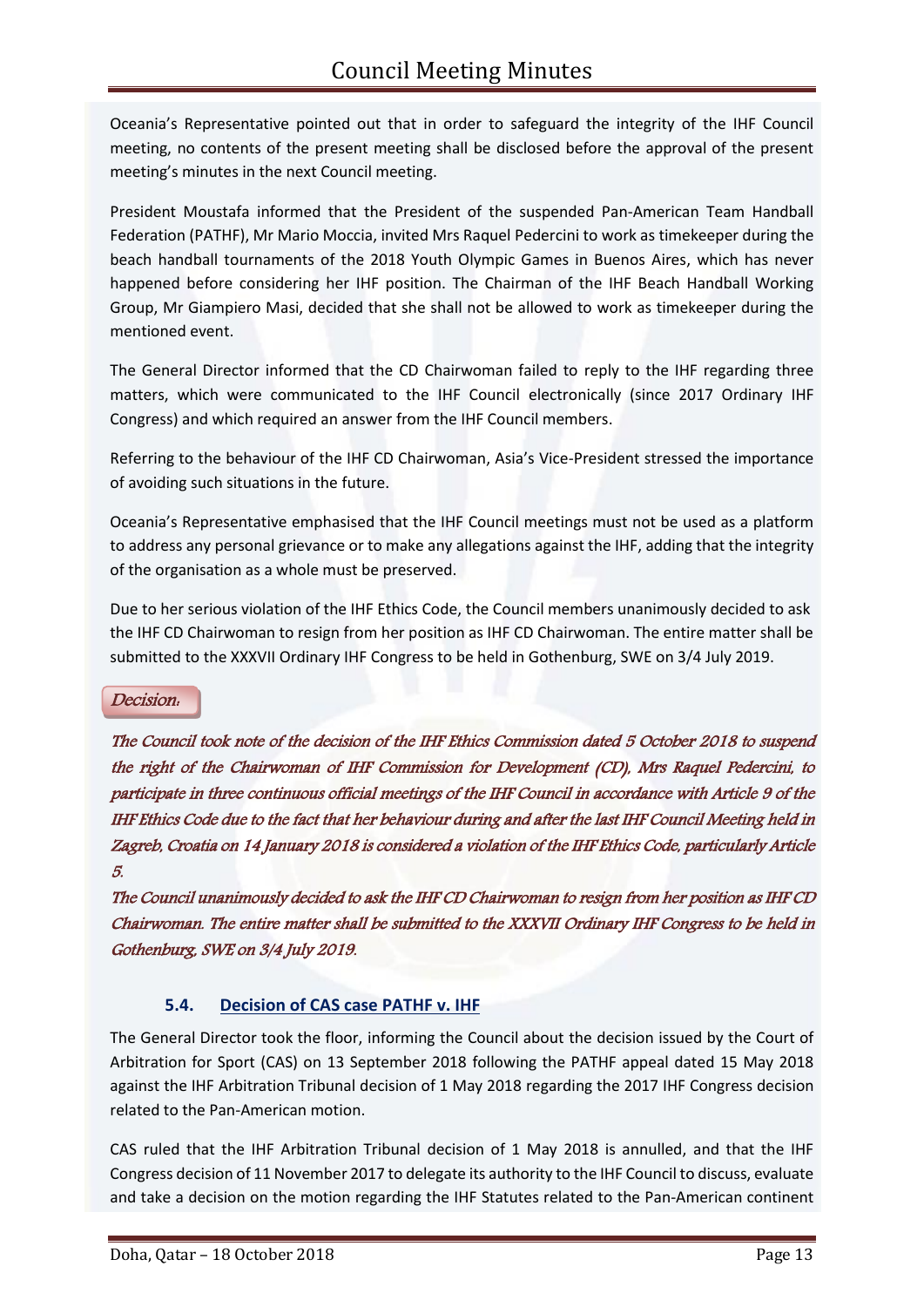and consequently on the relevant IHF Statutes changes is declared null and void. In addition, CAS decided that the costs of the arbitration shall be borne for 10% by PATHF and for 90% by IHF.

She explained that the full reasoned Award is yet to be issued by CAS. She briefly reported on the hearing which was held in Lausanne, Switzerland on 28 August 2018, stating that the panel handling this case was composed of Prof Dr Martin Schimke (GER) as President, Mr Diego Ferrari (ARG) as Arbitrator chosen by PATHF and Mr Pierre Muller (SUI) as Arbitrator chosen by IHF. The main problem, according to the IHF lawyers, was the changed concept of the motion presented to the 2017 IHF Congress, considering that the Congress did not vote on the division of the Pan-American continent itself, but on the delegation of its authority to the IHF Council to take a decision on the division of the Pan-American continent and consequently on the relevant IHF Statutes changes. She mentioned that the Swiss law has two different interpretations on the question of delegation of the matter from the IHF Congress to the IHF Council, whereas it is not provided for in German law. Consequently, according to the IHF lawyers, the IHF Congress decision dated 11 November 2017 was declared null and void by CAS due to formal issues only.

The General Director also informed the Council that PATHF appealed to CAS on 25 September 2018 (Supplementary Appeal Brief following first Appeal Brief to CAS dated 17 August 2018) against the IHF Council decision of 14 January 2018 to suspend PATHF due to PATHF's violation of the IHF Statutes for failing to invite the IHF President to the PATHF Extraordinary Congress held on 7 October 2017. She stated that the IHF lawyers argued that PATHF has no right at this point of time to challenge the decision of suspension imposed by the IHF Council, taking into account that in the initial appeal to the IHF Arbitration Commission dated 14 March 2018 and the second instance appeal to the IHF Arbitration Tribunal dated 13 June 2018, PATHF did not challenge the suspension as they focused on the issue of division. The decisions of the IHF Council dated 14 January 2018 on the suspension and on the division were made through two different votes.

Europe's Vice-President stressed the importance of protecting the IHF Council which took the decision on 14 January 2018, pointing out that he had focused several times on having a legal expertise being the basis for the Council decision. He quoted from the minutes of the last IHF Council meeting dated 14 January 2018. Europe's Vice-President added that the legal expertise of IHF lawyer Dr Carrard has obviously been voted down by the CAS panel. In his opinion, the legal expertise is safeguarding the Council's position in this matter.

The full reasoned Award shall be communicated to the IHF Council members as soon as it has been issued by CAS.

#### Decision:

The Council took note of the CAS decision of 13 September 2018 in the case PATHF v. IHF and its consequences. The Council unanimously agreed to maintain the implementation of the IHF handball development project in North America and the Caribbean and in South and Central America, which requires a decision of the IHF Congress. The whole project will be presented to the next IHF Congress.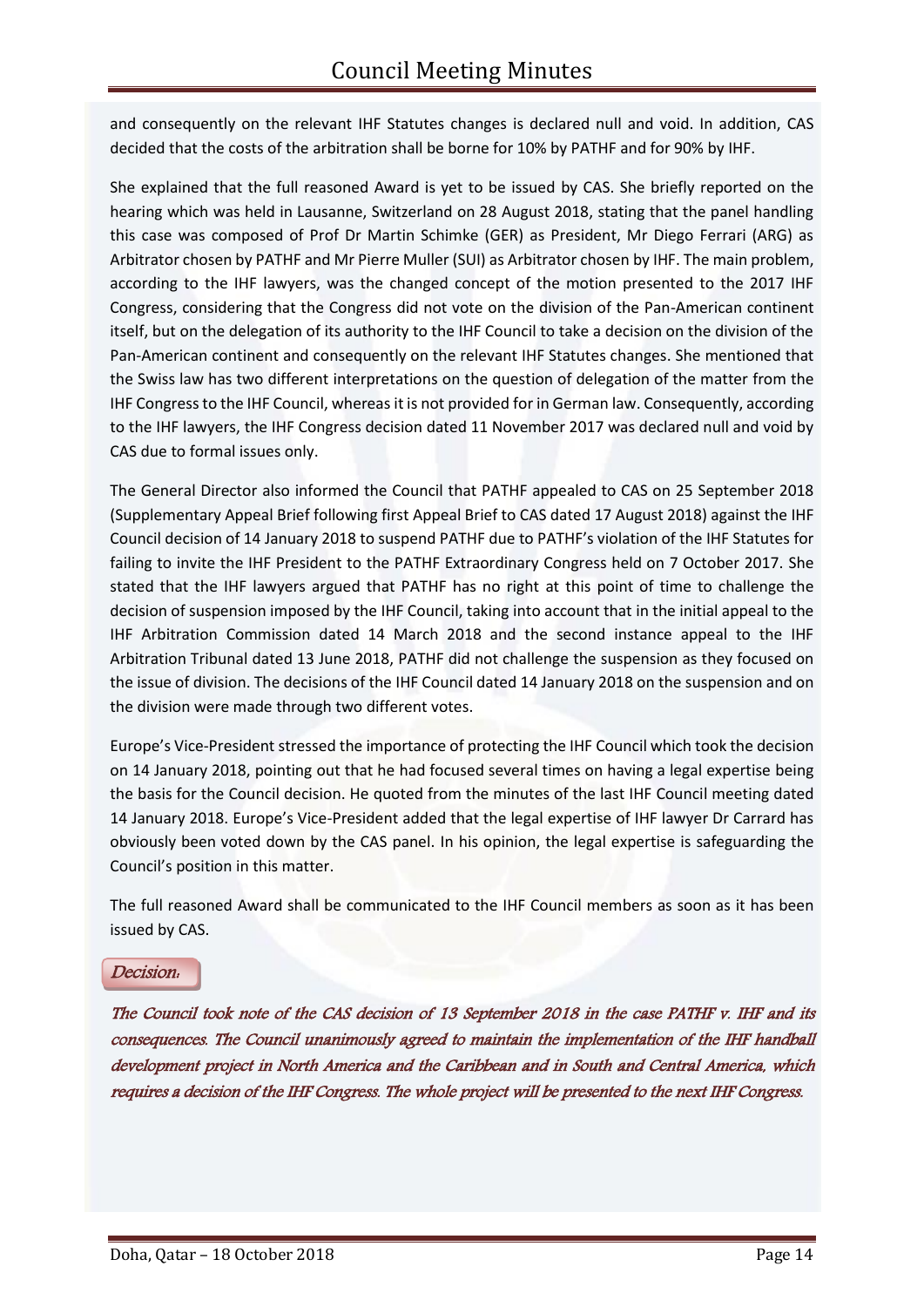# 6. Finances and marketing

# **6.1. New IHF TV Partner for Men's & Women's WChs 2019-2025**

#### **6.1.1. Awarding procedures**

The General Director took the floor, informing the Council briefly about the different steps taken by the IHF since the expiry of the contract with beIN Sports for global media/TV rights of Men's and Women's World Championships on 31 December 2017, and in particular since the termination of the contract with MP & Silva on 25 July 2018 due to MP & Silva's failure to pay the instalment/invoice due on 15 July 2018. She stated that according to the memorandum prepared by the IHF Marketing Department included in the working documents for the present Council meeting, the IHF spontaneously received offers from Infront, Lagardère and Pitch, and on 17 August 2018, following the agreement of the IHF Executive Committee, the IHF Council unanimously approved the recommendation of IHF Marketing Department to choose the offer from Lagardère in order for the IHF to start negotiations for concluding a contract with the new IHF TV Partner.

#### Decision:

# The Council took note of and unanimously confirmed the awarding procedures applied with regard to the new IHF TV Partner for Men's & Women's WChs 2019-2025.

## **6.1.2. Meeting IHF-Lagardère in Basel on 3 September 2018 – Minutes**

The General Director took the floor, informing the Council briefly about the meeting between IHF and Lagardère in Basel on 3 September 2018. The aim of the meeting was to review the draft contract on the global media/TV rights of Men's and Women's World Championships 2019-2025 and to discuss other IHF projects and events as well as marketing rights when Germany plays at Men's and Women's WChs. She explained that the remuneration part of the new contract was discussed during the meeting, stating that Lagardère asked to reduce the offer sent to the IHF, but the IHF insisted on keeping the same amount, taking into consideration that the IHF Council had unanimously agreed on the offer presented by Lagardère. IHF and Lagardère agreed that first the contract for the global media/TV rights of the Men's and Women's World Championships from 2019 to 2025 shall be signed, and afterwards the Olympic Qualification Tournaments as well as the rest of the events may be discussed and decided by the IHF Executive Committee. Lagardère promised to broadcast the IHF World Championships at the same standard of the 2016 Olympic Games in Rio and the 2017 Men's World Championship in France, or even better. In addition, Lagardère was asked to produce a trailer for the Men's and Women's World Championships in order to promote handball on a permanent basis, and in particular for new markets such as China and USA. The parties agreed during the meeting to work hand in hand to develop and promote handball on a global basis.

The General Director added that another meeting between IHF and Lagardère was held in Basel on 13 September 2018 to discuss several amendments to the contract and finalise the deal. The parties agreed that lawyers shall review the final version of the contract to be signed electronically.

#### Decision: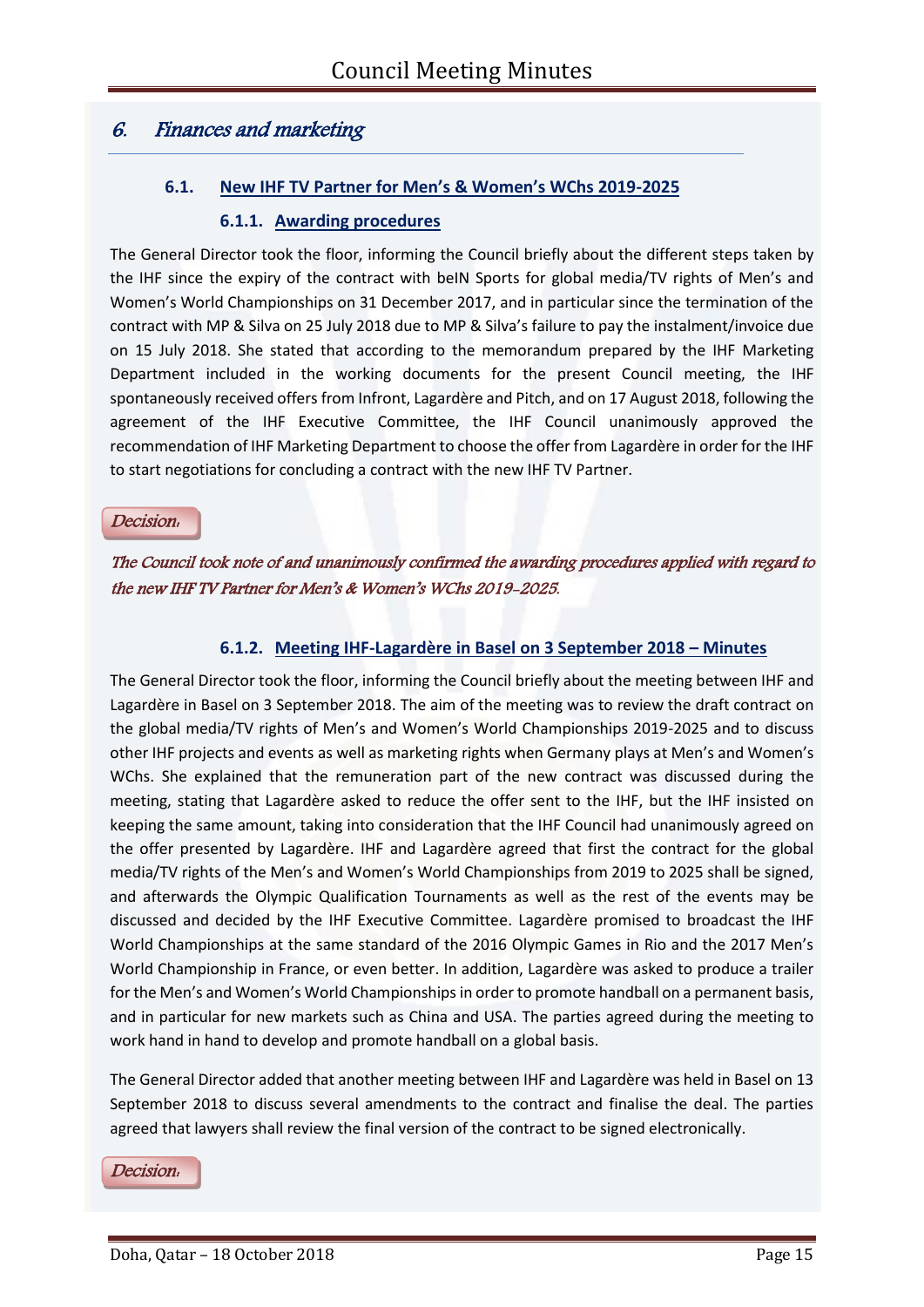The Council took note of the information provided regarding the meeting between IHF and Lagardère held in Basel on 3 September 2018 and unanimously reconfirmed the Council decision related to awarding the TV rights to the company that submitted the best offer, which is Lagardère.

# **6.2. Debts of National Federations**

# **6.2.1. CAN**

The General Director took the floor, informing the Council briefly about the steps taken since the IHF Council decision of 14 January 2018 regarding the debts of the Canadian Team Handball Federation (CTHF) to the amount of CHF 66,603.70, resulting from the 2006 Women's Youth World Championship in Canada. The IHF asked CTHF by letter of 5 February 2018 to repay the amount of CHF 15,000 to the IHF account by 14 February 2018 in order to waive the remaining debt to be used for the development of handball in Canada, adding that in case CTHF fails to repay the reduced amount of CHF 15,000 to the IHF within the deadline decided by the Council, the IHF will charge the full amount of the debt again, i.e. CHF 66,603.70. On 14 February 2018, CTHF replied that they intend to pay the amount of CHF 15,000 by 31 July 2018, but they are unable to do months before the intended date and therefore request an extension from IHF to settle this matter. Due to CTHF's non-compliance with the IHF Council decision, the matter was submitted to the IHF Executive Committee in its meeting in Basel on 6 April 2018, which agreed to apply the related provisions of the IHF Statutes to the case in question. On 31 August 2018, IHF addressed CTHF again, pointing out that CTHF failed to comply with the IHF Council decision by the deadline defined by the Council (14 February 2018) and even by the deadline initially stated by the CTHF President (31 July 2018) and requesting CTHF to repay the outstanding debt of CHF 66,603.70 to the IHF account by 7 September 2018. On 7 September 2018, CTHF answered that the statute of limitations under both Canadian and Swiss Law has clearly run on the debt, as more than 10 years have lapsed since the World Championship in Canada. They also stated that at the 2011, 2013 and 2015 IHF Congresses, the Canadian representatives were assured by former IHF Council members that the debt would be waived. They proposed that the outstanding compensation due from IHF to Raquel Pedercini in her capacity as Chairwoman of the IHF Commission for Development amounting to CHF 15,000 be used to cover the claim made by IHF against CTHF in order to definitely settle the claim.

The General Director reported that the IHF consulted its lawyer who stated that the IHF, according to the IHF Legal Provisions, could file a petition for mediation with the IHF Arbitration Commission, adding that the CTHF might be motivated to make a payment if sanctions under association law are threatened. She added that several payment reminders were sent to CTHF by IHF and discussions took place with CTHF related to this debt, but no final decision on paying off the debt was reached.

The Treasurer recommended not to use the compensation for the IHF CD Chairwoman to settle the CTHF debt. Europe's Vice-President underlined that the debt repayment is an issue between IHF and CTHF and has nothing to do with the issue related to the behaviour of the IHF CD Chairwoman. Therefore, the two matters should not be mixed.

In order not to harm handball in Canada in general and the players in particular, President Moustafa proposed to waive the debts of the Canadian Team Handball Federation towards IHF amounting to CHF 66,603.70, taking into consideration that the amount should be used for the development of handball in Canada. The issue shall be reported to the Canadian Olympic Committee.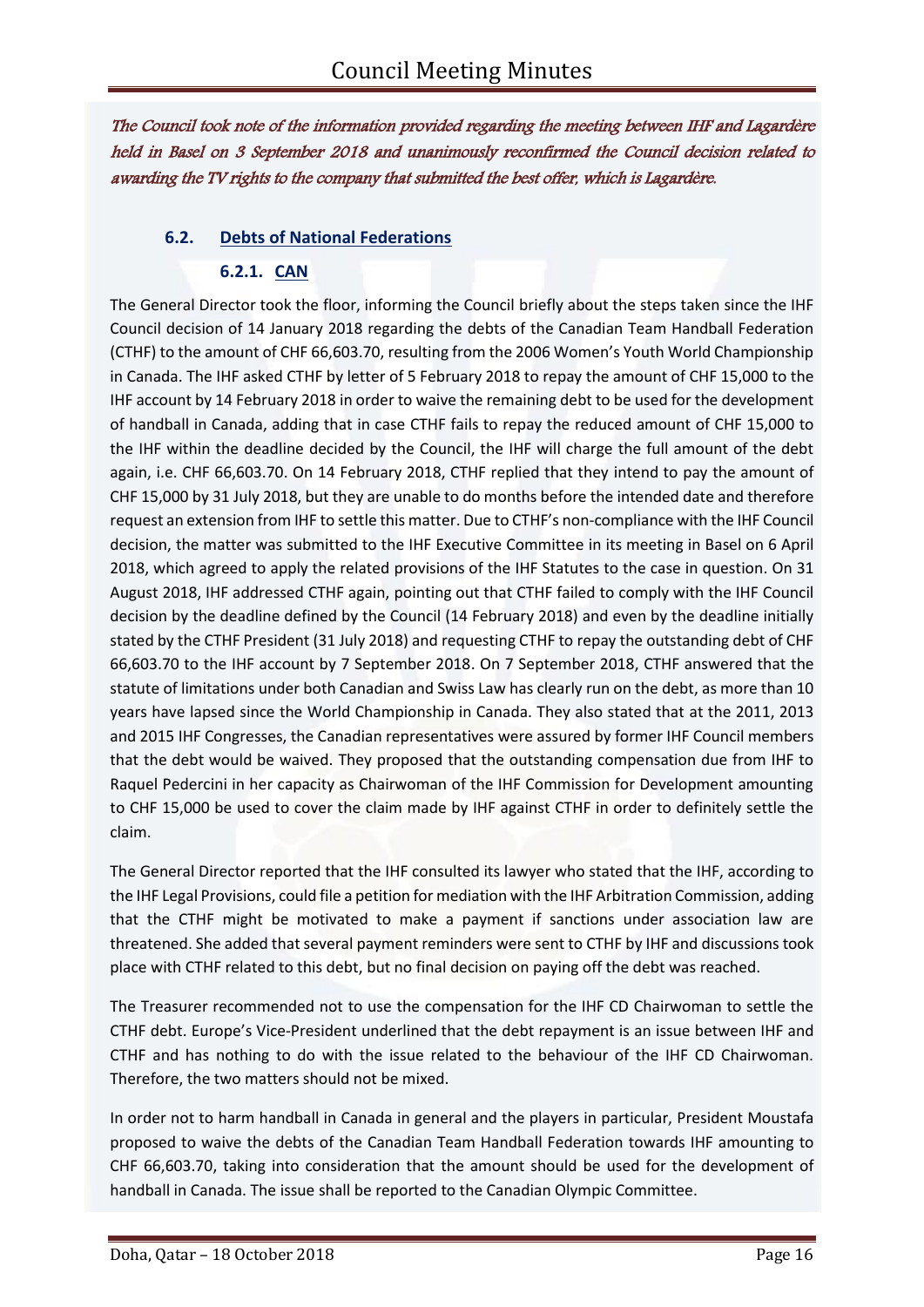#### Decision:

In order not to harm handball in Canada in general and the players in particular, the Council unanimously agreed to waive the debts of the Canadian Team Handball Federation towards IHF amounting to CHF 66,603.70, taking into consideration that the amount should be used for the development of handball in Canada. The issue shall be reported to the Canadian Olympic Committee.

## **6.2.2. MRI**

The General Director took the floor, informing the Council about the situation regarding the debts of the Mauritius Handball Association (MHA) to the amount of CHF 173,619.27, resulting from the 2017 Men's and Women's U17 Beach Handball World Championships in Mauritius. The IHF received a letter from MHA dated 23 July 2018, in which they request a 50% discount as Mauritius is a small country with relatively and significantly less means than many other countries/members of IHF. In addition, MHA proposed to cover the expenses at upcoming competitions at which IHF would have funded the participation of Mauritian players. Furthermore, they proposed to host the 2020 and 2022 IHF Trophy tournaments and bear the expenses of the mentioned competitions excluding flight tickets. They stated that the responsible Ministry or sponsors will not agree to pay IHF's claim, but will agree to fund the participation of Mauritian players in an international event, which will at the same time enable their players to take part in such competitions. Once the debt has been reduced based on the abovementioned steps, they request a payment plan on a five-year basis.

She added that MHA, after their meeting with President Moustafa during the 2018 Youth Olympic Games in Buenos Aires, informed the IHF by letter of 9 October 2018 that the Ministry of Youth and Sports has agreed to deduct the first part of the payment of their reimbursement plan from the MHA annual budget, confirming that the Ministry will proceed with the bank transfer to the IHF shortly.

President Moustafa informed the Council about the proposal of the IHF Executive Committee made in its meeting in Doha, Qatar on 17 October 2018 to accept the repayment plan submitted by MHA as well as MHA's request of waiving half of the debt, on condition that an advance payment of at least CHF 10,000 will be made to the IHF.

#### Decision:

The Council took note of the information provided regarding the debts of Mauritius Handball Association (MHA) to the amount of CHF 173,619.27 and unanimously accepted the repayment plan proposed by MHA as well as MHA's request of waiving half of the debt, on condition that an advance payment of at least CHF 10,000 will be made to the IHF.

#### **6.3. Auditors' report 2017**

#### **Internal IHF auditors:**

The Treasurer took the floor, presenting to the Council the report of the internal IHF auditors who verified the bookkeeping and annual accounts (balance sheet and profit and loss accounts) of the IHF for the financial year 2017. The internal auditors confirmed in their report that the bookkeeping and annual accounts are consistent with the provisions of Swiss law and IHF Statutes as well as IHF Council and Executive Committee decisions.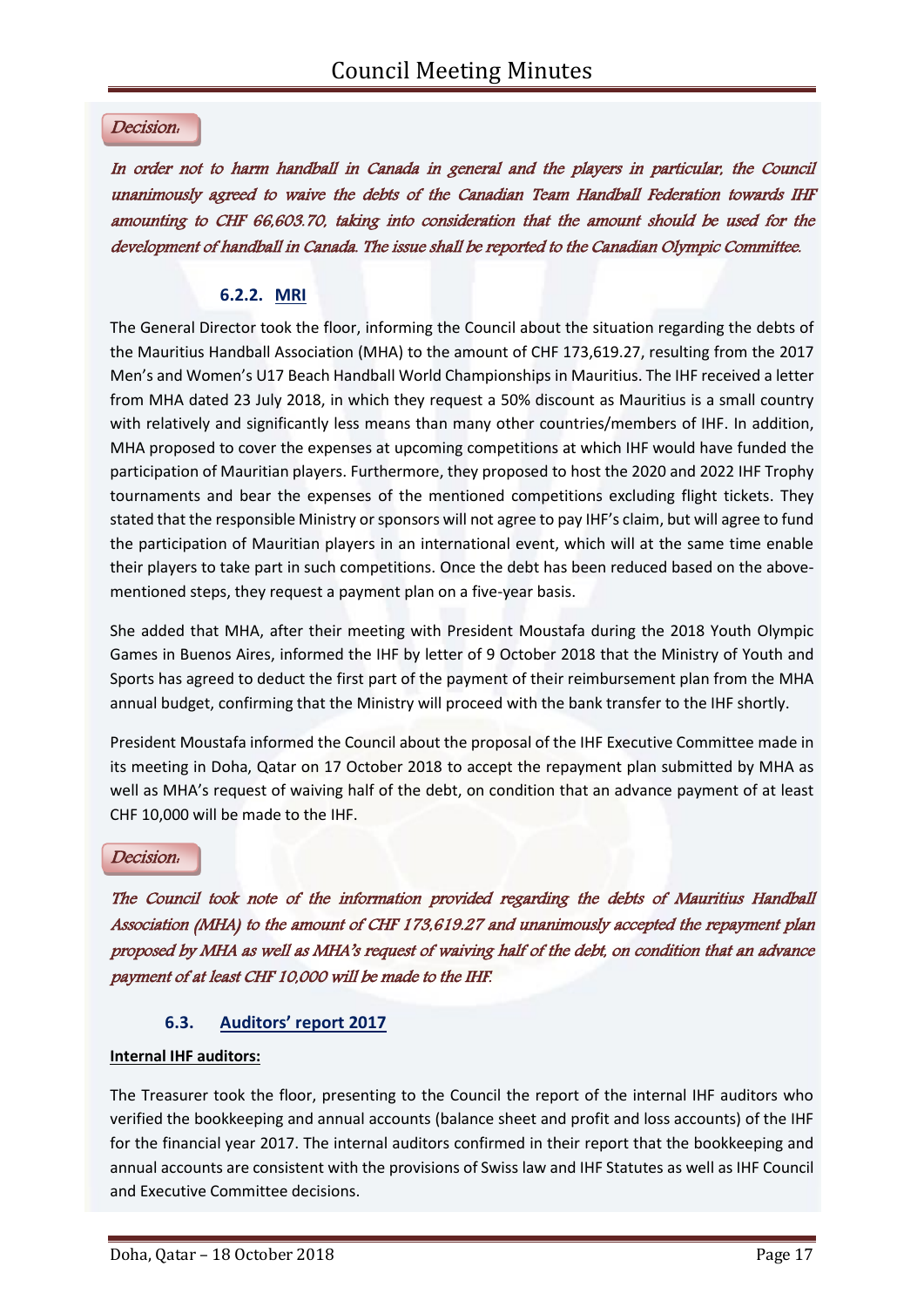### Decision:

# The Council unanimously approved the internal auditors' report 2017 to be presented to the XXXVII Ordinary IHF Congress to be held in Gothenburg, SWE on 3/4 July 2019.

#### **External IHF auditors:**

The Treasurer presented to the Council the report of the external IHF auditors (Copartner Revision AG) who audited the financial statements of the IHF, comprising the balance sheet as at 31 December 2017, the income statement, the cash flow statement and notes for the year 2017. The external auditors confirmed in their report that the financial statements for the year 2017 comply with Swiss law and the IHF Statutes and Regulations.

#### Decision:

The Council unanimously approved the external auditors' report 2017 to be presented to the XXXVII Ordinary IHF Congress to be held in Gothenburg, SWE on 3/4 July 2019.

# 7. Miscellaneous

### **7.1. IHF New Markets' Project in USA – Update**

Mr Jean Brihault, IHF Adviser for the New Markets' Project in USA, took the floor, providing the Council with update information on the IHF New Markets' Project in USA. He reported on his last visit to USA in September 2018 and referred to the three main pillars of the project as approved by the Council, namely grassroots, elite and visibility (top events and media). As for the development on grassroots level, different meetings with a group of handball people were held in San Francisco and New York, stating that they are highly active, interested, motivated and prepared to work with schools. He added that the situation in Chicago needs to be assessed. Referring to financial support, he proposed to receive a clear project, including the names of responsible persons, before the IHF assesses the situation. He also mentioned that St John's University in New York is potentially interested in establishing an IHF Academy.

As for the development on elite level, he pointed out that work is in progress with the French Handball Federation, as the USA women's national team should take part in matches of the  $3<sup>rd</sup>$  division in France from the beginning of the season 2020/2021 (out of competition), followed by the  $2<sup>nd</sup>$  division and possibly the 1<sup>st</sup> division if the USA women's national team reached a certain level. As for men, as many top players as possible should come to Europe, and some European clubs have already expressed interest, adding that Forum Club Handball is prepared to financially support those clubs that will welcome American players in their academies or teams. He reported about a meeting with Hans Vestberg, former President of Swedish Olympic Committee and Swedish Handball Federation and current CEO of Verizon, who formed a small group of handball enthusiasts who are working on the production of a top-level national team, possibly with the idea of creating a league. Referring to collegiate handball which concerns both grassroots and elite, he stated that the IHF cannot get into the universities through the National Collegiate Athletic Association (NCAA), due to the fact that the requirement of having at least 40 universities active in handball is not fulfilled. However, the IHF could get into the universities through the student clubs. As some universities expressed interest to take part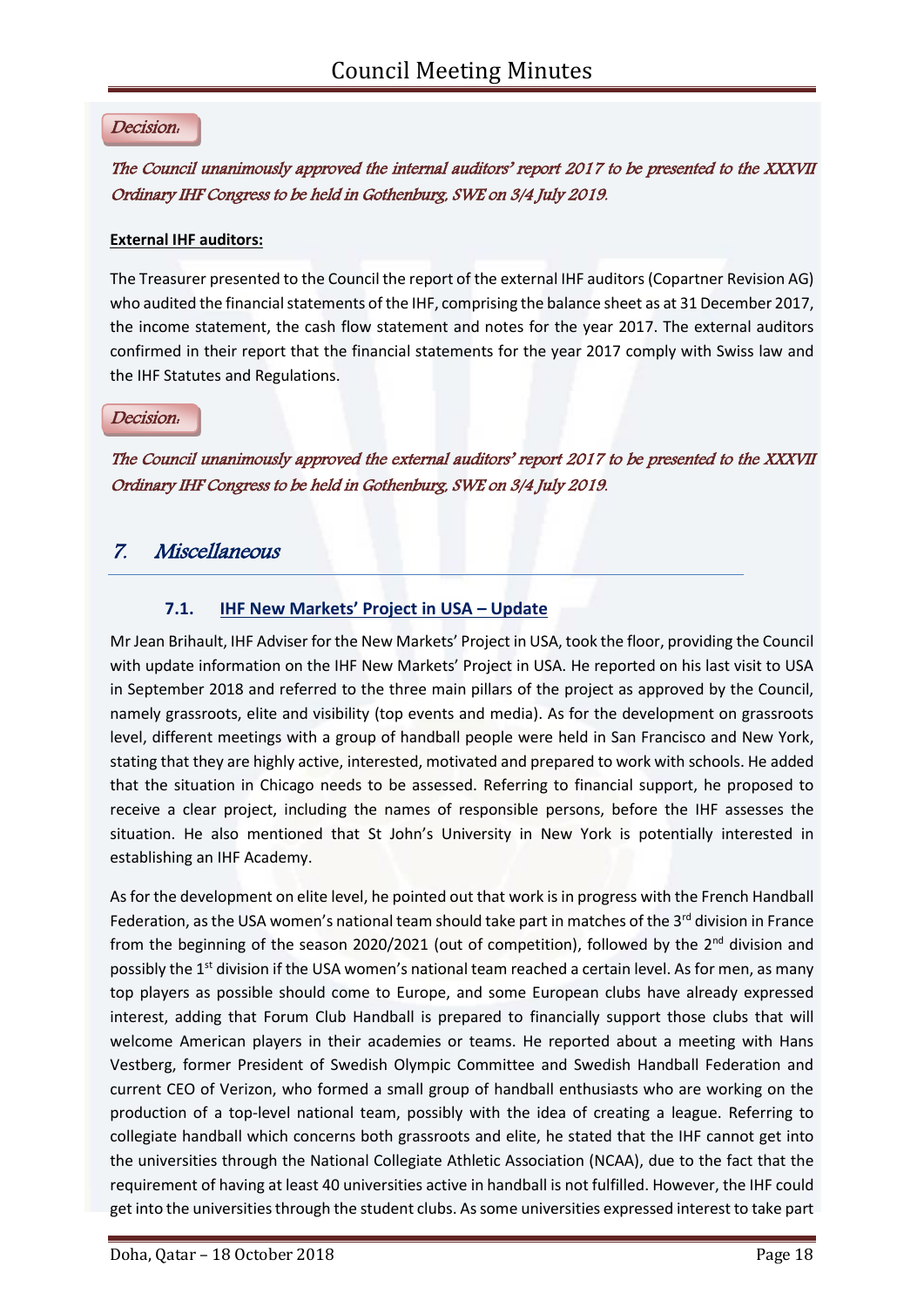in a collegiate league, he explained the idea of having four regional university leagues and possibly a final four tournament between the four champions. He also presented the idea of combining the collegiate final four tournament with an international tournament of the IHF.

Concerning the development of visibility, he reported about a meeting with Peter Diamond, responsible person for Olympic sports at NBC, who stated that he is prepared to show handball on NBC, starting already with the 2019 Men's WCh.

He underlined that all aspects of the IHF New Markets' Project in USA depend on political leadership and administration. USA Team Handball (USATH) is composed of a small number of people and does not have its own offices. The current President is working full-time in another job and the board of directors mostly holds virtual meetings. Due to the limited funds of USATH, he pointed out that the IHF should grant financial support, proposing a maximum of EUR 12,000 per project (grassroots development) based on a clear plan, and a maximum of USD 40,000 per competition to organise the four regional collegiate competitions. In addition, IHF already decided to hire a real CEO whose first mission will be to establish contacts with sponsors. If the IHF wants to progress, a need for financial support is essential. He also stressed the importance of occupying the offices in Colorado Springs provided by the CEO of El Pomar Foundation. An USATH advisory board shall be constituted to connect the USATH with the outside world, composed of Hans Vestberg, Xavier O'Callaghan, Paul Bray, Michael Lenard, and Jean Brihault. In order to proceed with the handball development project in North America and the Caribbean, he recommended that the National Federations of North America and the Caribbean shall convene a founding congress in order to constitute themselves as a confederation.

President Moustafa thanked the IHF Adviser for his continuous efforts in developing and promoting handball in USA.

#### Decision:

The Council took note of the information provided by the IHF Adviser on the New Markets' Project in USA and unanimously approved his report, including the financial support. The Council conveyed its gratitude to the IHF Adviser for the progress achieved in developing and promoting handball in USA.

# **7.2. Development of handball in North America and the Caribbean and South and Central America**

President Moustafa gave the floor to Mr Marcel Mancilla Bravo, President of Chilean Handball Federation, who reported on the meeting of the Team Task South and Central America (TTSC) held in Santiago de Chile on 5 October 2018 attended by himself, Mr Blas Garcete (PAR) and Mr Salvio Sedrez (BRA). During the named meeting, the participants reviewed the activities of the last period, including all competitions organised in South and Central America in 2018, evaluated the 19 National Federations in South and Central America in terms of handball, management, performance level, etc., and discussed a brief plan for the future of South and Central America including the process of establishing a Continental Confederation.

Referring to the evaluation of the 19 National Federations in South and Central America, the President of Chilean Handball Federation pointed out that Brazil, Chile, Paraguay, Uruguay and Argentina have the highest impact on the handball development in the region, taking into consideration that most of these countries have been permanently involved in international handball events over the last ten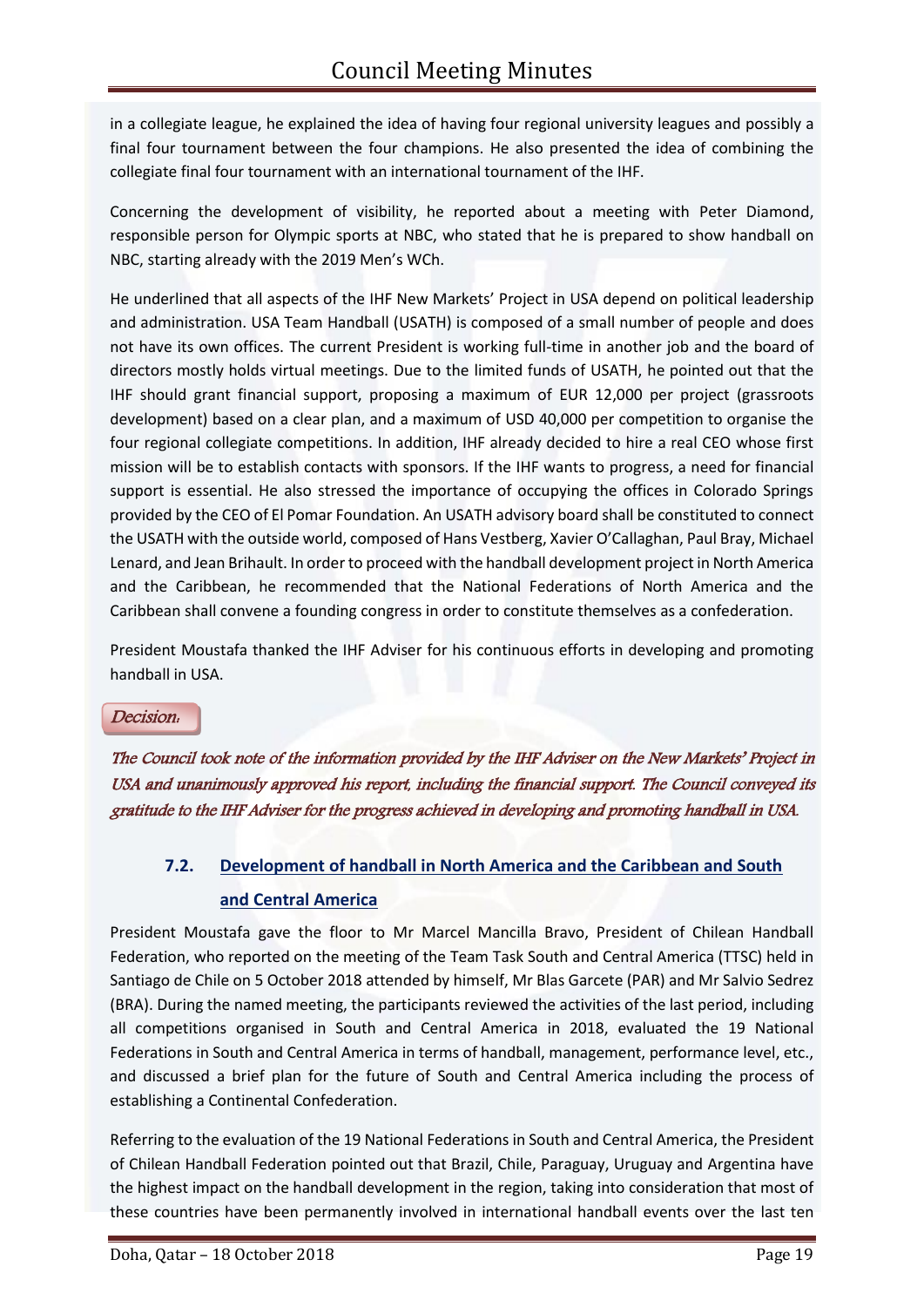years. Consequently, the same countries have the highest performance level in national teams whereas only Argentina and Brazil have a good development level in terms of organisational management and league management.

Afterwards, President Moustafa gave the floor to Mr Mario Garcia de la Torre, President of Mexican Handball Federation, who outlined once again the benefits of dividing the PATHF into two continents. Referring to the large size of the Americas, he emphasised the organisational advantages such as shorter distances and reduced travel costs. Consequently, more tournaments can be staged on a regular basis in all categories and even on club level resulting in increased handball activities on continental level.

Referring to the formation of the two working groups which shall manage the sports affairs, President Moustafa proposed a restructuring of the working groups concerned.

The following composition of the Handball Working Group for North America and the Caribbean was proposed:

| Chairman |
|----------|
| Member   |
| Member   |
| Member   |
| Member   |
|          |

The following composition of the Handball Working Group for South and Central America was proposed:

| Marcel Mancilla Bravo (CHI) | Chairman |
|-----------------------------|----------|
| <b>Blas Garcete (PAR)</b>   | Member   |
| Salvio Sedrez (BRA)         | Member   |
| Ricardo Souza (BRA)         | Member   |

# Decision:

The Council took note of the progress of handball in North America and the Caribbean and in South and Central America and unanimously approved the following composition of the Handball Working Groups for North America and the Caribbean and South and Central America:

Handball Working Group for North America and the Caribbean:

| Mario Garcia de la Torre (MEX)                        | Chairman      |  |
|-------------------------------------------------------|---------------|--|
| Michael Cavanaugh (USA)                               | <b>Member</b> |  |
| Miguel Rivera (DOM)                                   | <b>Member</b> |  |
| Carline Choute (HAI)                                  | Member        |  |
| Nestor Milete Echevarria (PUR)                        | Member        |  |
| Handball Working Group for South and Central America. |               |  |
| Marcel Mancilla Bravo (CHI)                           | Chairman      |  |
| <b>Blas Garcete (PAR)</b>                             | Member        |  |
| Salvio Sedrez (BRA)                                   | Member        |  |
| Ricardo Souza (BRA)                                   | Member        |  |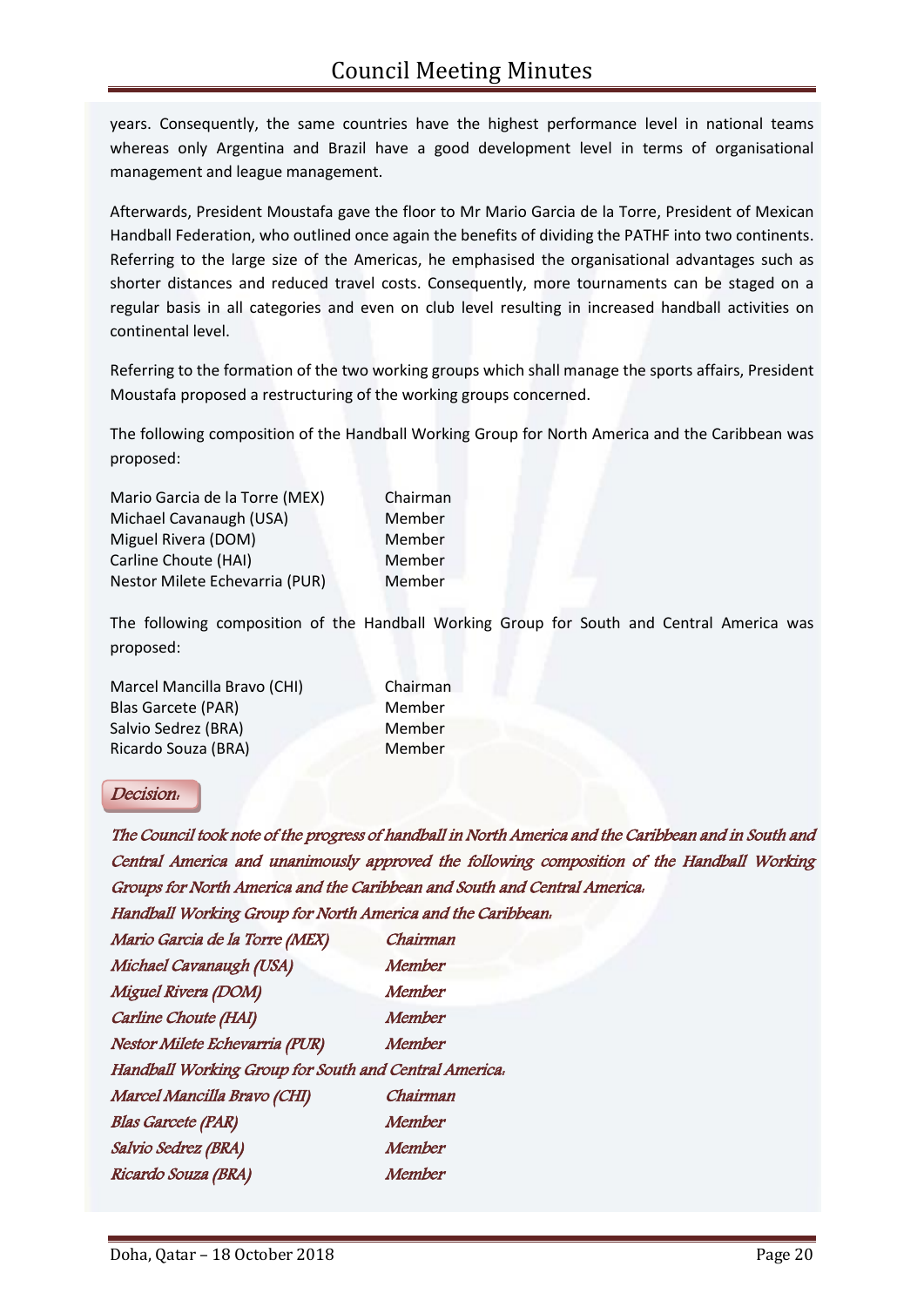# **7.3. Collaboration IHF-Wady Elneel**

The General Director took the floor, informing the Council about the request received from the hospital Wady Elneel in Cairo, Egypt for a collaboration with the IHF in Africa and the Middle East. The partnership will not entail any costs for the IHF. She explained that Wady Elneel will send a draft contract to be reviewed by the IHF Legal Department. She referred to the partnership agreement between the IHF and Aspetar Orthopaedic and Sports Medicine Hospital Doha regarding the IHF reference centre for athlete and referee health, which was concluded following the IHF Council decision dated 26 January 2015.

President Moustafa commented that a collaboration between IHF and Wady Elneel would be beneficial to handball, in particular with regard to the 2021 Men's World Championship hosted by the Egyptian Handball Federation.

Decision:

The Council unanimously approved concluding a collaboration agreement with Wady Elneel, considering that the partnership will not entail any costs for the IHF and will be beneficial to handball in Africa and the Middle East.

# **7.4. Wheelchair handball**

Executive Committee Member Frantisek Taborsky took the floor, informing about the activities in terms of wheelchair handball. He stated that the  $1<sup>st</sup>$  Wheelchair Handball World Championship was held in Curitiba, Brazil in 2013, as six countries participated (Argentina, Australia, Brazil, Bolivia, Chile and Uruguay). He added that during the mentioned World Championship, the International Wheelchair Handball Federation was created, which is not under the umbrella of IHF.

President Moustafa proposed to form a working group for wheelchair handball composed of five experts in this field to be proposed by the Council. He asked the Head Office to contact the countries that took part in the 1<sup>st</sup> Wheelchair Handball World Championship and ask them for a clarification.

Europe's Vice-President recommended to analyse whether the IHF Statutes cover wheelchair handball.

The General Director added that the IHF is currently recognised by the International Paralympic Committee as an "IPC Recognised International Federation".

Decision:

The Council took note of the information provided about wheelchair handball and unanimously agreed to form a working group for wheelchair handball. In addition, the Council asked to investigate the existing entity named International Wheelchair Handball Federation.

# **7.5. Council decisions made by electronic communication**

The Council members confirmed the following via electronic communication:

#### **Appointment of IHF Arbitration Tribunal Members**

Reference was made to the decision of the 2017 Ordinary IHF Congress to authorise the Council to fill the seven vacant places of the IHF Arbitration Tribunal for the four-year term 2017-2021.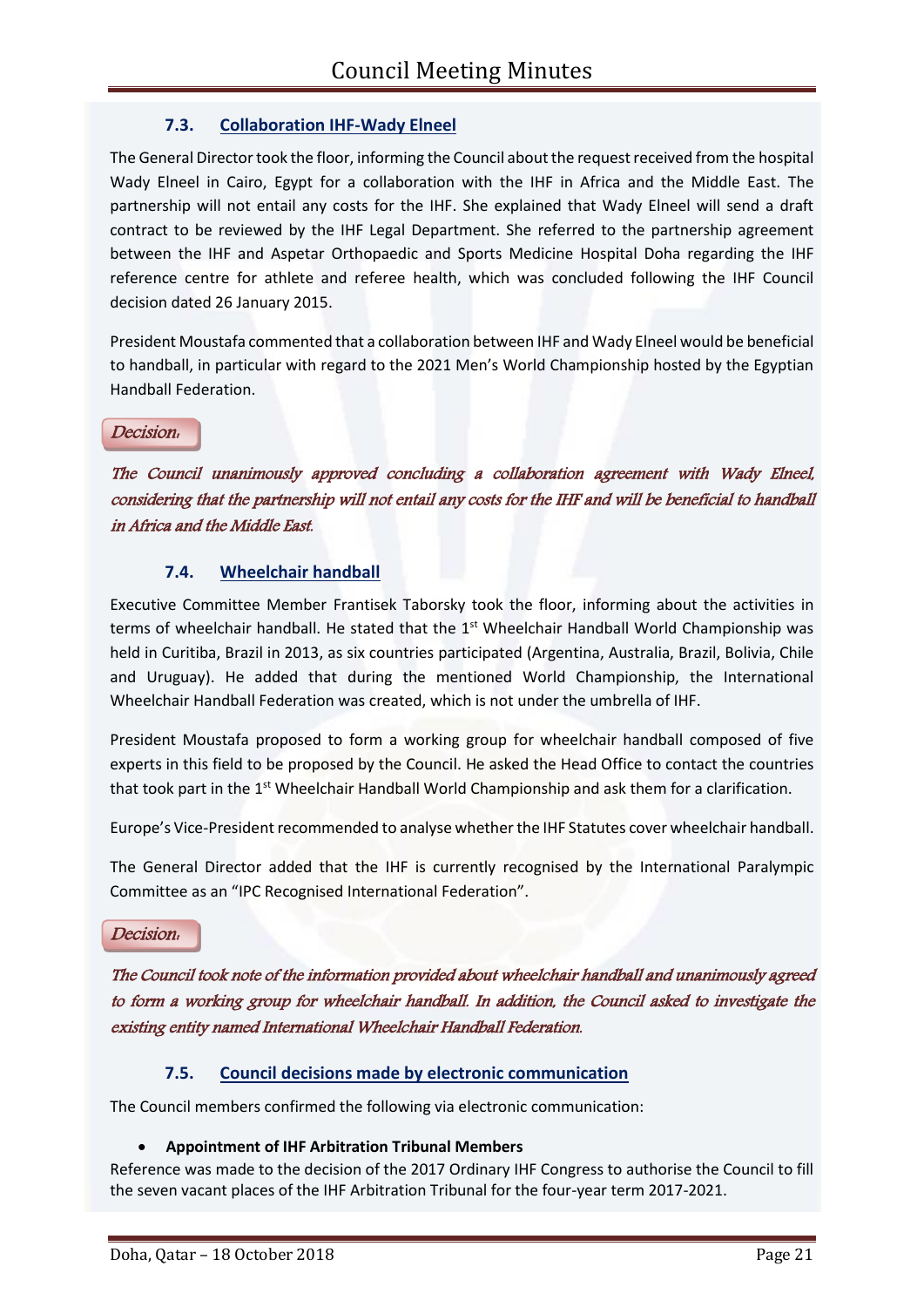IHF received applications of the following five additional candidates for the position of IHF Arbitration Tribunal Member:

- Mr Amatékoé Kangni (TOG)
- Dr Abdulla Musfir Al-Hayyan (KUW)
- Ms Judith Amandine A. Goude-Djessin (BEN)
- Ms Matea Horvat (CRO)
- Ms Roya Rahimi (IRI)

IHF Working Group of Candidatures for IHF Positions, formed by the Council as per Article 14.3.15 of the IHF Statutes, studied the submitted documents and confirmed that all the candidates fulfil the criteria for candidates standing for IHF positions, which had been communicated by the IHF Head Office to the IHF stakeholders on 11 July 2017.

Letter sent to Council on 13 April 2018, Council approval received by 20 April 2018

#### **New IHF TV Partner for Men's & Women's WChs 2019-2025**

Reference was made to the global TV/media rights of the IHF Men's and Women's World Championships from 2019 to 2025.

Memorandum from the IHF Marketing Department, providing a brief summary of the MP&Silva case and informing about the different offers which IHF received from interested companies (Infront, Pitch, Lagardère Sports). Recommendation to choose the best offer from Lagardère Sports, a company which used to be an IHF TV Partner before the contract with beIN Sports.

IHF Executive Committee had agreed on the recommendation of the IHF Marketing Department to choose the offer from Lagardère Sports in order for the IHF to start negotiations for concluding a contract with the new IHF TV Partner.

Letter sent to Council on 15 August 2018, Council approval received by 17 August 2018

#### **Awarding of 2019 Ordinary IHF Congress**

Reference was made to the unanimous decision of the 2017 Ordinary IHF Congress, which was held in Antalya, Turkey from 10 to 13 November 2017, to authorise the IHF Council to award the XXXVII Ordinary IHF Congress 2019.

IHF received a bid from Swedish Handball Federation for the 2019 Ordinary IHF Congress, to be held on the fringes of the 50<sup>th</sup> Anniversary of Partille Cup, from 2 to 5 July 2019 in the city of Gothenburg. IHF Executive Committee discussed the bid in its meeting in Debrecen, Hungary on 12 July 2018 and decided to ask Swedish Handball Federation to reduce the accommodation fee from EUR 295 to EUR 235 per person/day in single room, which was confirmed by Swedish Handball Federation. Hence, the accommodation fee amounts to EUR 235 per person/day in single room and EUR 235 per person/day in double room.

Letter sent to Council on 27 September 2018, Council approval received by 2 October 2018

The date and place of the next IHF Council meeting will be communicated by email.

President Moustafa thanked the participants for the constructive meeting and closed the session at 15:00.